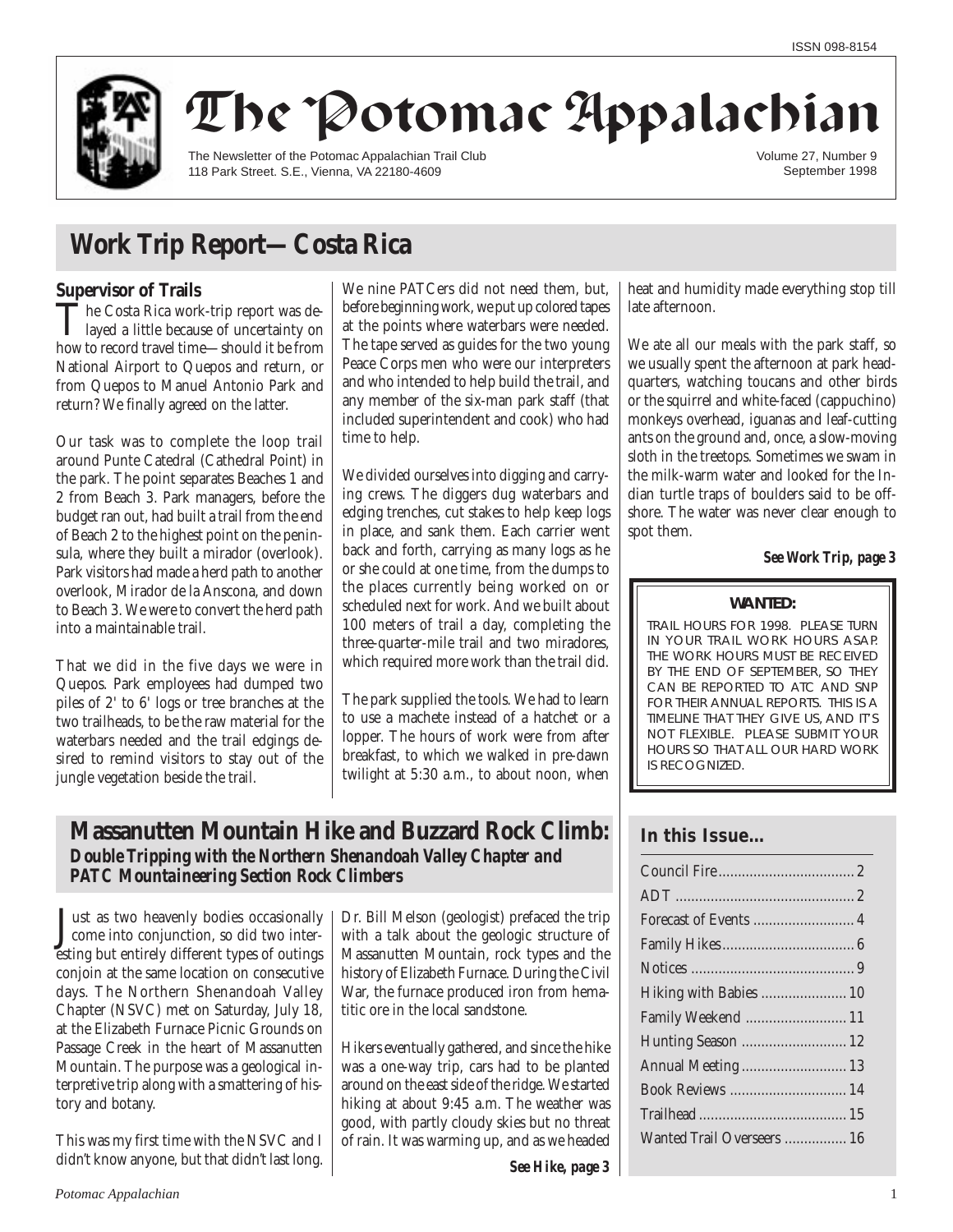### **Council Members, Chairs and Staff**

#### **Officers**

**President:** Sandi Marra **VP Operations:** George Still **VP Volunteerism:** Tom Johnson **Supervisor of Trails:** Peter Gatje Email: PJGatje@aol.com **Supervisor of Corridor Management:** Bob Butt **General Secretary:** Warren Sharp **General Counsel:** Randy Minchew **Membership Secretary:** Lisa Still **Treasurer:** Dick Newcomer **Recording Secretary:** Gerhard Salinger

**Sections/ Chapters Mountaineering Section:** Tony Sanders **SMRG:** Randy Rupp

**Ski Touring Section:** Katherine Stentzel **North Chapter:** Steve Koeppen **N. Shenandoah Valley Chapter:** Walt Smith **S. Shenandoah Valley Chapter:** Lynn Cameron **Charlottesville Chapter:** John Shannon **West Virginia Chapter:** Jane Thompson

**Standing Committee Chairs (Council Members) Blackburn Trail Center:** Chris Brunton **Cabins:** Matt Ogorzalek **Cabin Construction:** Charlie Graf **Conservation:** Mary Margaret Sloan **Corporate Donations:** Jack Reeder **Endowment:** Bill Ladd **Finance:** Blair Staley **Hikes:** Tom Johnson **Lands:** Phil Paschall & Eric Olson, co-chairs **Legal:** Randy Minchew **Maps:** Dave Pierce **Maryland Appalachian Trail Management Committee:** Charlie Graf **Public Affairs:** Terry Cummings **Publications:** Jean Golightly **Shelters:** John Andrews **Trail Patrol:** John Moore

**Special Committees/Ongoing Activities Archives & Library:** Paula Strain **Tuscarora Trail Land Management:** Vacant **Cabin Reservations:** Marilyn Stone **Deputy Supervisor of Trails:** Rick Rhoades **Firestone Tract Management:** Vacant **Information/Sales Desks:** Marguerite Schneeberger **Internet Services:** Andy Hiltz **Land Management:** Ed McKnew **Vining Tract Management:** Howard Johnson

#### **Potomac Appalachian**

**Chief Editor:** Bianca Menendez Email: bianca@moon.jic.com **Features Editor:** Joanne Erickson **Forecast Co-Editors:** Joe O'Neill Email: Joe\_Oneill@prodigy.com Angelin Tubman Email: ATubman@kpmg.com

#### **Headquarters**

**Tel:** 703/242-0693 **Fax:** 703/242-0968 **Email:** WRiley1226@aol.com **24-hour Activities Tape:** 703/242-0965

#### **Staff**

- **Director of Administration:** Wilson Riley (Ext. 11) Email: WRiley1226@aol.com
- **Trails Management Coordinator:** Heidi Forrest (Ext.12) Email: heidif@erols.com **Business Manager:** Regina Garnett (Ext. 15)
- Email: rgarnett@erols.com

**Membership/Cabin Coordinator:** Pat Fankhauser (Ext. 17) Email: pfankh@erols.com **Sales Coordinator:** Maureen Estes (Ext. 19) **World Wide Web URL:** http://patc.simplenet.com/

## **Council Fire**

The Council held its regular meeting on<br>July 14, 1998 at the Club headquarters. 24 Council members, 4 staff, and one guest attended the meeting.

The PATC membership is 6,098, clearly over 6,000 members. In June, 164 people became new members of PATC.

Treasurer Dick Newcomer introduced John Persel of the accounting firm of Cocke, Szpanka and Taylor to discuss the 1997 audit of PATC. The report is unqualified. The auditors questioned the manual cabin rental system, but had no alternative. They also questioned the large inventory of maps and guidebooks. But significant cost savings occur by printing three years worth of maps and two years worth of guidebooks. Obsolete inventory is minimal, due to a good tracking system.

Supervisor of Trails Pete Gatje presented an overview of the trails maintenance system. PATC has the responsibility for maintaining 240 miles of the AT and about 660 miles of other trails including blue-blazed trails in the SNP, the Tuscarora Trail, and other trails around the Capital District. This is done with 486 overseers who report to 18 district managers. Heidi Forrest is the paid trails coordinator, with summer intern, Heather Walker, who was introduced to the Council. Ten oneweek trail crews work in the SNP and in the nearby national forests during the summer. These are supported by PATC, but reimbursement comes from the Park. Pete pointed out some issues including an over-reliance on the use of personal vehicles to support the trail crews, inconsistent policies by the government jurisdiction of the use of chain saws, and the low level of volunteerism for trail maintenance. The Club should limit the number of additional trails it takes on and should try to increase volunteerism among the members. PATC members did respond to the Internet message for help in reopening trails after the extensive winter storm damage. Throughhikers praise the trails maintained by the PATC.

The Council approved the revisions to *Duties and Responsibilities: A Guide for PATC Officers.* The Guide is given to all new officers with the mutual understanding that their duties and responsibilities are substantially as outlined.

The Council welcomed Bianca Menendez as the new editor of the *PA.* She described her background and interests.

The Executive Committee of the PATC and a few others are meeting the weekend of August 1 to discuss long range planning for PATC. The growth of the Club and the needs of members require the need to think about possible changes for the future.

The Council requested an ad hoc committee to review the Dogwood Half-Hundred, which has become one of the premier hiking events on the East Coast. Recommendations for changes should be presented to the Council in the next three months.

The Nominating Committee reported that it has almost completed its work in presenting a slate of officers for the 1998 election.

The Lands Committee expects to complete the purchase of the Oliphant property by the end of July. ❑

> *—Gerhard Salinger, Recording Secretary*

## **ADT Addition to National Trails System**

 $A$ s Congress wound down on August 7 for<br>the month-long summer recess, trail activists were still awaiting final action on the bills that would add the American Discovery Trail (ADT) to the National Trails System. The current target date for enactment of the proposed National Discovery Trails Act of 1998 is October 2, which would be the 30th anniversary of the National Trails System. As the nation's first trans-continental trail, the ADT would make a fitting generational capstone, tying together the widely scattered

trails that now make up the National Trails System.

The Senate bill, S. 1069, was passed on July 17 by unanimous consent, along with 15 other bills that were included in the same motion. The House bill, H.R. 588, has yet to be reported out of committee. However, Resources Committee Chairman Rep. Don Young (R-Alaska) and Parks Subcommittee Chairman Rep. James Hansen (R-Utah) have both reportedly com-*See ADT, page 11*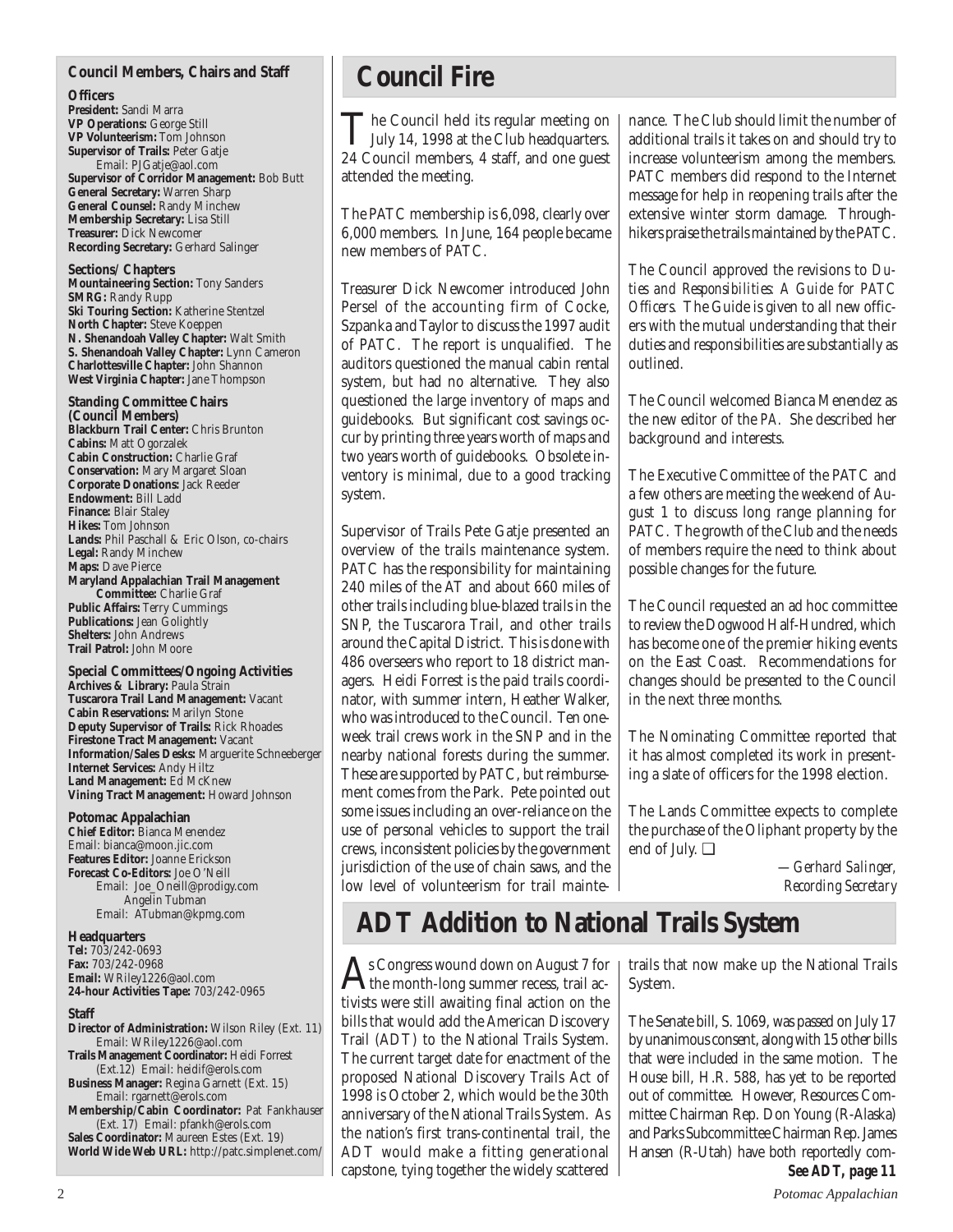### *Hike, from page 1*

up the east-bound trail, which had such a gentle grade that it hardly seemed like we were on our way to a gain in elevation of 1,230 feet. By noon we had reached Shawl Gap at the crest of the ridge where we stopped for lunch. It was already hot, and the forest was dry.

The synclinal structure of the mountain has resulted in an upturned edge of the west-dipping beds that makes a narrow pathway with sides sloping steeply both east and west. We were heading north, and the walk was getting difficult because of the angular edges that formed the trail. Small trees on either side of the trail made the walk akin to threading one's way through a maze. Our pace was not rapid, and some people were feeling the effect of the heat; some were out of water. The leader called for stragglers to hurry up as we still had a couple of miles to go. While pausing for a break, Bill pointed out surviving American chestnut trees and compared them with a nearby chestnut oak; similar leaf but different trees.

On the west side of the trail we came to Buzzard Rock, where the bedding dips west 65 degrees to 85 degrees and the Potomac Appalachian Trail Club (PATC) rock climbers would be meeting the next day.

A short way north of the outcrop, the trail switches back to the south and east and descends through the forest to a parking area on Rt. 619 where the cars were planted. The afternoon heat had turned the cars into cook

### *Work Trip, from page 1*

After finishing the trail, we left Quepos to reward ourselves with walking the muddy trails of Monteverde Cloud Forest and the dry trails of Rincon de la Vieja, where we climbed to its still-hot crater (it had erupted less than a week before, and the evidence was plain to see). We also visited Poas Volcano in mist and the towns of Liberia and Cartago as well as San Jose.

Work trip dates: March 6-11, 1984, inclusive; hours: 330; travel time: 55 hours; work time: 275 hours

stoves, and we had to open car doors and turn on air conditioners to make entry bearable.

When we returned to the picnic area, some people left for home and a few went down to Glass House for a potluck supper and an overnighter. Even though I didn't formally bring anything to put in the pot, I was invited to eat as I had made arrangements to stay overnight. The reason for staying was that on Sunday, the Rock Climbers were coming to Buzzard Rock.

Bill Melson and Walt Smith stayed with about eight others for supper. We talked about Costa Rica and volcanoes and found out that Bill had been to Arenal in May. (This later proved of interest to Tom Johnson who is leading the Costa Rica trip in March 1999.)

After supper, Walt led an exploratory trip up Sidewinder Trail to the Mudhole Gap Trail northwest of the cabin. Five of us went, and the ladies hiked in shower sandals! When we got back, the ladies went to Bill's, the next house down the valley, and I took a shower while there were only a few people at the cabin. Refreshed, smelling good and well fed, I was ready for bed. Temperatures fell as darkness overtook the valley, and soon it was cool enough to use a summer-weight bag.

By 10 p.m. everyone was in the sack, although there was still some whispering that everyone could hear anyhow. Just when things were quiet, a car raced up the steep gravel drive-

Workers: PATC—Ernest Bauer, Merritt Cordray, Jeannette Fitzwilliams, Kim and Bill Hutchinson, "Bets" and Joe Johnson, Jack Meiners, Paula Strain

Peace Corps—Rick Charboneau, Kirk Koepsel

*—Paula Strain*

*Editor's note: The report, sans postmark, seems to have been delayed even longer than usual. The present Supervisor of Trails says he wants his work reports in more quickly!* ❑

## **Cougars at the National Geographic Museum on Sept. 4!**

There will be an exhibit including a live cougar, bobcat, and lynx at the National<br>Geographic Museum on 17<sup>th</sup> St, in DC on Santamber 4, 1998, between 11:00 Geographic Museum on 17th St. in DC on September 4, 1998, between 11:00 am and 1:00 pm. Sherry will be happy to tell you about seeing and hearing wild cougars as they visit her farm. You will enjoy her enthusiasm. In her June appearance, the crowd was packed 4 and 6 deep to hear Sherry and see her cats. The cats, by the way, seem to glow and bask in all the attention.

way, its headlights stabbing through the front doorway, which had been left open to help cool things off. Four PATCers jumped up and jammed the doorway and confronted the shirtless, tattooed driver, head tied with a bandanna, who was now standing next to a throbbing red sports car, arms crossed against chest, asking for "the party." The "party" of four caused the unwanted guest to leave abruptly. Then, several went down and pulled the cable across the driveway and locked it. Finally, we all got to sleep after discussing, "Where can you be safe these days, or nights?"

Sunday morning was warm, even when we woke, but soon breakfast was being prepared. By 8 a.m., I left and drove north to the campground where I found a volunteer ranger who told me that the rock climbers usually started from the parking lot in which we had ended our hike the day before. As I headed back to the lot, three cars of climbers led the way, and the first contingent arrived about 9 a.m. Trip leader Pete Grant waited until the others arrived, and people started up the trail in a strung-out fashion.

## **If You Can't Take The Heat...**

It was already hotter than yesterday at the same time. The steep climb up the north end of the mountain was an awful way to start the day! By 10 a.m., the colorful pink-purple and red-blue nylon ropes were being set up for top-roping. Climbers donned their body harnesses, bright red protective helmets, climbing slippers and racks of gear for leaders. The steep dip of the bedding was good for climbing, but the trees grew right up against the rock. There was not much room to stand, but just enough room for belaying.

People of all ages, degrees of experience and talent tied in, clambered up and rappelled down the slabs of quartzitic sandstone. Leaders did the climbs requiring "pro" and coached the novices. After doing one short climb, I stopped for a lunch of peanuts and raisins, an apple and lots of water. Rejuvenated to some extent, I did a second, longer climb clear to the top and unroped near where I had left my pack. More water and a change back to hiking shoes concluded my day as it was already 2 p.m.

When I got back to the car, the interior was naturally hotter than a pistol. A cold Pepsi from the cooler and I was restored and on my way home, tired but satisfied. This had been a rare opportunity to double-trip with two great groups. ❑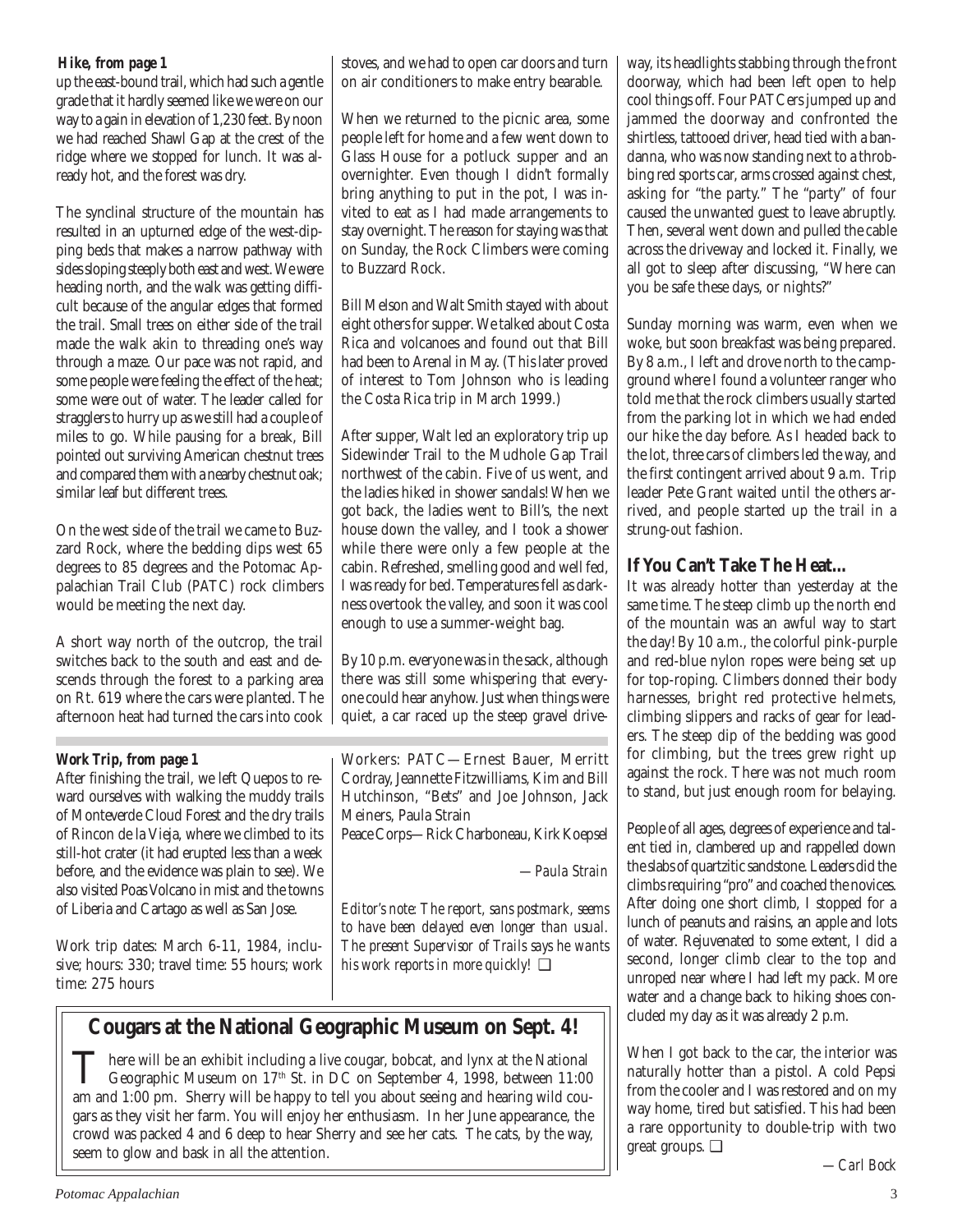#### **Charlottesville Chapter**

The Charlottesville Chapter hikes every Saturday, summer, winter and in between. Hikes are about 8 miles. Trail maintenance is usually done on the last Saturday of the month. Meet at Sprint parking lot, 2307 Hydraulic Road at 9 a.m. with food and water for the day. We hike trails in the Southern, Central and occasionally Northern Districts of Shenandoah National Park, and in George Washington National Forest. INFO: Jere Bidwell 804/295-2143, John Shannon 804/293-2953 or Lois Mansfield 804/973-7184.

#### **North Chapter**

The North Chapter of PATC conducts monthly trail work trips on the Maryland and Pennsylvania sections of the Appalachian Trail (AT) and on the Pennsylvania sections of the Tuscarora Trail. We also lead hikes on these and other trails. Maryland AT work trips are generally held on the first and third Saturdays—contact Rick Canter (rbcanter@erols.com), 301/824-4942 for information. Pennsylvania work trips are generally held on the AT on the first Saturday and on the Tuscarora on the third Saturday—contact Charles Irvin at 301/447-2848. Pennsylvania AT work trips also include an optional Saturday night stay at the Gypsy Springs cabin. Dinner, breakfast, and camaraderie available. For information on upcoming hikes, contact Chris

## KEY to Forecast Activities

**All events are marked for easy identification.** Late changes or cancellations are listed on the weekly information tape (703/242-0965), which is updated on Wednesday evening for the following seven days. The Forecast can also be found on PATC's Web site at http://patc.simplenet.com/ forecast.html

- ` **Hiking Trips**
- **M Backpacking Trips**
- } **Trail Work Trips**
- **Cabin Work Trips**
- ❖ **Class**
- **Meetings**

#### K. **Cross-Country Skiing**

**Note to all hike leaders:** Please ask nonmembers on your hike if they would like to join PATC, then get names and addresses so a club volunteer can send them information packets. Thanks!

**Do you Know??** What cabin was the first to be owned by PATC?

*Answer on page 12.*

## **Chapters**

Firme at 717/765-4833. For general chapter information, contact chapter president Steve Koeppen (skoeppen @qis.net) 410/756-2916.

#### **Northern Shenandoah Valley Chapter**

The Northern Shenandoah Valley Chapter sponsors hikes in national and state parks and forests in the Shenandoah Valley vicinity, open to the public, on a monthly basis except during the winter. Hikes are posted in the **Forecast.** Other activities are in the NSV Chapter Newsletter. For further information contact Walt Smith, 540/678-0423.

#### **Southern Shenandoah Valley Chapter**

See **Forecast** for work trips and hiking events sponsored by the Southern Shenandoah Valley Chapter. Most trips meet in Harrisonburg at the Cloverleaf Shopping Center at 8:00 a.m. Hikers from the DC area should allow about 3 hours to get to our region. INFO: in Harrisonburg, call Suzanne 540/269- 4341; in Staunton or Waynesboro, call Vernon 703/ 886-9218, or Doris 540/885-4526.

#### **West Virginia Chapter**

Chapter meeting at Highacre on the first Wednesday of the month; see **Forecast** for up-coming activities. For further information on chapter activities or to receive the chapter newsletter contact Jane Thompson 301/ 865-5399.

#### **Ski Touring Section**

The Ski Touring Section has served since 1974 to introduce Washington area residents to crosscountry skiing and to provide cross-country skiing opportunities to experienced skiers. The Section sponsors winter weekend ski trips for all levels of skiers to nearby mountains in Maryland, West Virginia and Pennsylvania, as well as periodic social events year round. INFO: Katherine Stentzel 703/781-3249.

#### **PATC Midweek Hikes**

PATC's **Vigorous Group** hikes 8-10 miles at a fast pace; and the **Easy Hikers** hike 5-8 miles on trails with little elevation change. See below for scheduled trips; check the weekly tape (703/ 242-0965) on Thursday or Friday for any changes or additions.

#### **Other Clubs' Hikes**

Capital and Wanderbirds hike on Sundays, traveling by bus and leaving from downtown, with suburban stops as well. Center Club, Northern Virginia Hiking Club and Sierra Clubs hike on both Saturdays and Sundays using carpools, which often leave from a suburban Metro stop. Schedules are available at PATC Headquarters and are published in area newspapers on Fridays.

## **September**

#### **1 (Tuesday)**

#### **DEADLINE - October Potomac Appalachian Headquarters, Vienna, VA**

5:00 p.m. All items for the next issue of the PATC newsletter must be submitted on disk if possible to headquarters, or via e-mail or e-mail attachment to bianca@moon.jic.com. Allow one week for postal service delivery.

#### **1 (Tuesday) MEETING - Trail Patrol Headquarters, Vienna, VA**

7:30 p.m. Trail Patrol volunteers are PATC's good will trail ambassadors to the hiking public. They provide a visible, reassuring presence on the trails, educating the public on good hiking practices, minimum impact hiking and camping ethics. Patrol members are trained in land navigation, emergency procedures, radio communications and personal equipment. All patrol volunteers are also expected to become certified in a recognized basic first aid course. Some equipment and uniform items are provided upon completion of training. INFO: John Moore (trailptrl@aol.com) 703/368-1952 or see PATC's website (http://patc.simplenet.com/patrol.html)

#### **2 (Wednesday)** ` **HIKE - Easy Hikers Lake Frank, MD**

About 4 miles. Meet at 10 a.m. Bring lunch. From right access lanes of I-270N, exit W on Rt 28 towards Darnestown, just past Rockville, Rt 28 exit East. Right on Research Blvd. Right on Gude Dr. Left on Southlawn. Right on Avery. Left into Lake Frank parking lot. INFO: Margaret Chapman 301/977-8988

#### **2 (Wednesday) MEETING - West Virginia Chapter**

## **Harpers Ferry, WV**

Jim Lautenberger will discuss GPS receivers and describe situations where a hiker can benefit from having a receiver. He also will describe the features of typical GPS receivers on the market today and how to set one up when it comes out of the box. He will talk about how to coordinate using the GPS receiver with the map and compass since a GPS receiver augments rather than replaces these items. We will meet at Highacre at 7:00 p.m. INFO: Jim 301/371- 4084 before 9:00 p.m.

#### **3 (Thursday) MEETING - New Members Headquarters, Vienna, VA**

7:30 p.m. Thrills and chills abound as hikes, cabins, excursions, and special events are stripped of secrecy for interested new and not-so-new club members. Just show up or phone ahead. INFO: Lisa Still (Stills2@aol.com) 703/425-3884

#### **5 (Saturday)**

#### } **TRAIL WORK TRIP - South Mountaineers Appalachian Trail, MD**

9 a.m. Join the South Mountaineers for fun and teamwork, creating erosion control on the Appalachian Trail. Learn how to install a water bar and how to make it last. What is a water bar anyway? Tools provided. Bring lunch, water and gloves. INFO: Rick Canter (rbcanter@erols.com) 301/924-4942

#### **5 (Saturday)** } **TRAIL WORK TRIP - Stonewall Brigade VA-WV Border**

Help us open a new trail in Racer Camp Hollow in West Virginia. INFO: Wil Kohlbrenner 540/477-2971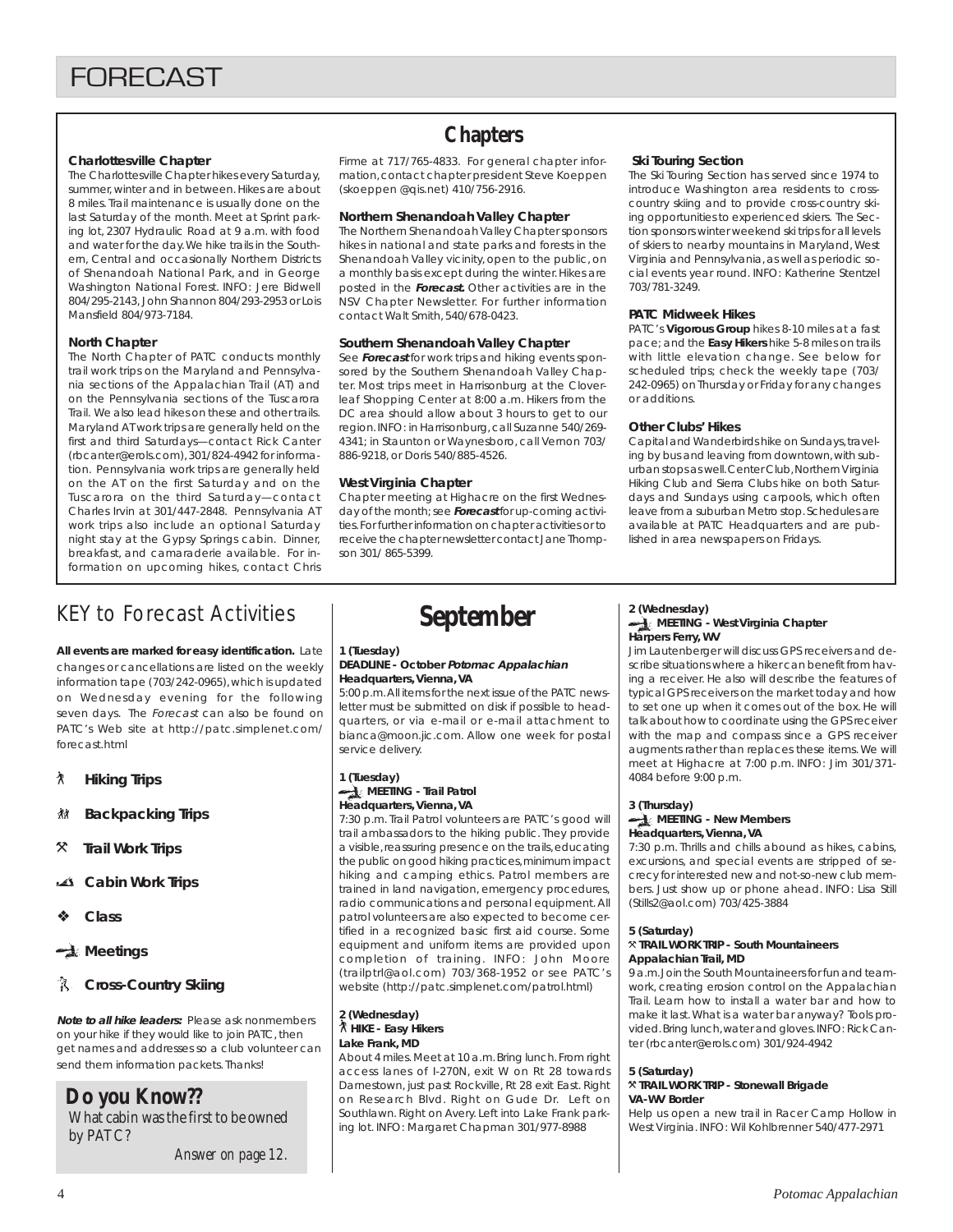## **FORFCAST**

#### **5 - 6 (Saturday - Sunday) CABIN WORK TRIP - Blackburn Trail Center Round Hill, VA**

When this old world starts getting you down...join us up on the roof at Blackburn Trail Center. A new roof is going on this venerable lodge, and then we're taking the old one off. Come and see how that is done and help swap tall tales around the dinner table later on. There are plenty of projects here for skilled and unskilled volunteers alike. Bring old clothes, work gloves, your Saturday lunch and the evening beverage of your choice—we'll supply the rest. INFO: Chris Brunton 703/560-8070, George Still 703/425-3884 or Bruce Clendaniel 410/820-7550

#### **5 - 7 (Saturday - Monday) 然 BACKPACKING TRIP - Otter Creek Wilderness Monongahela National Forest, WV**

Leaving Saturday morning, backpack four miles to our campsite where we'll spend two nights. Long dayhike on Sunday. We should be back to D.C. area by 6:00 p.m. on Monday. Wonderful place but plan for rain and stream crossings. Group limit 10. INFO: Dave Wilcox (davewillcox@worldnet.att.net) 703/ 212-0991

#### **5 - 7 (Saturday - Monday) CABIN WORK TRIP - Wineberry Lydia, VA**

We are almost done with the cabin construction. If you don't get down to Wineberry now, you won't have a chance to contribute. September 19th-20th will be the last Wineberry worktrip before it's dedicated. We will be sanding, polyurethaning, painting, applying finish trim, and adding the final bells and whistles to the cabin. Remember, it's either now or never. Overnight stay in Conley Cabin. INFO: Larry Lang (Lang\_L@bls.gov) 703/631-9278

#### **8 (Tuesday) MEETING - PATC Council**

### **Headquarters, Vienna, VA**

7:00 p.m. - sharp. The PATC Council meets the second Tuesday of every month to conduct business of the Club. All members are welcome, but members wishing to address the Council should call two weeks prior to the meeting in order to be included on the meeting agenda. INFO: Wilson Riley (wriley1226 @aol.com) 703/242-0693 x11

#### **9 (Wednesday) MEETING - Mountaineering Section Headquarters, Vienna, VA**

8:00 p.m. Second Wednesday of every month. INFO: Tony Sanders 202/362-3819 or see PATC's website (http://patc.simplenet.com/mtn\_sect/)

#### **9 (Wednesday)**

#### ❖ **CLASS - Fall Hiking Mid-Atlantic REI, Bailey's Crossroads, VA**

7:30 p.m. Autumn is the best hiking season. It's also the most popular. REI's Mark Nelson will detail some great but less traveled trails and areas to explore within three hour's drive of the Washington monument. For those new to the area, Mark will also provide tips on the best places for outdoor day trips for various activities and information on local outdoor clubs. INFO: REI 703/379-9400

## **9 (Wednesday)** ` **HIKE - Easy Hikers**

**Great Falls, VA**

The Easy Hikers will hike 5 to 6 moderate miles along Difficult Run and in Great Falls Park, VA. Meet at 10:00 a.m. at the parking lot on Georgetown Pike (VA 193). From the Beltway (I-495), take exit at VA 193 and travel west toward Great Falls. Just past the bridge over Difficult Run, look for parking area on left. INFO: Shirley Rettig 703/836-0147

#### **12 (Saturday) (Rain date September 26)** } **TRAIL WORK TRIP - DC Metro Rock Creek Park, Washington, DC**

8:15 a.m. to noon. Help prepare D.C.'s trails for the fall hiking season. Meet at Rock Creek Nature Center. INFO: Mark Anderson 202/462-7718 or Ranger Ken Ferebee 202/426-6834 x31

#### **12 (Saturday)** } **TRAIL WORK TRIP - Maryland Suburban District Cabin John Trail, MD**

All who want to contribute and believe that early fall is a fine time to be outside, come join us to build a walkway on the Cabin John Trail. Bring water, lunch and gloves. Meet at 9:30 a.m. in the parking lot for indoor tennis courts just off Democracy Boulevard, near Montgomery Mall. To sign up and get INFO: Liles Creighton 410/573-0067

#### **12 (Saturday)** } **TRAIL WORK TRIP - Massanutten Crew Massanutten Mountains, VA**

Tread rehab on the trail from PATC's Glass House to the Tuscarora-Bear Wallow Trail. Call 5 days ahead. INFO: Wil Kohlbrenner 540/477-2971

#### **12 - 13 (Saturday - Sunday)** ` **HIKE LEADER TRAINING - Blackburn Trail Center Round Hill, VA**

The third annual hike leader training will take place at newly-remodeled Blackburn Trail Center in mid-September. We will be talking about first aid on the trail, trail leadership, planning hikes, and extricating fallen hikers, among other things. There will be opportunities to problem-solve in situations that are very realistic for our hiking area. Whether you are an inexperienced leader or an old hand, you can get something out of this year's event. Cost will be a big \$10, primarily to cover food Saturday evening and Sunday morning. Sign up now. INFO: Tom Johnson 410/647-8554

#### **12 - 13 (Saturday - Sunday)** } **TRAIL WORK TRIP - Cadillac Crew Shockeysville, VA**

Shockeys Knob. We're still working on the Tuscarora Trail relocation, so come on out to Shockeys Knob and help! Overnight at a local cabin. Bring a lunch and water for Saturday. Saturday night community dinner. Share costs for food. Please call by September 5 to let us know if you're participating! INFO: Tom Tamburo (wxur58a@prodigy.com) 301/829-0354

#### **12 - 13 (Saturday - Sunday)** } **TRAIL WORK TRIP - North Chapter Appalachian Trail, PA**

Meet at US 30 and PA 233 at the parking lot of Caledonia State Park. Departure 9:00 a.m. sharp. INFO: Charlie Irvin 301/447-2848

#### **12 - 13 (Saturday - Sunday)** } **ANNUAL NORTH DISTRICT TRAIL MAINTENANCE WORKSHOP - Mathews Arm Campground**

**North District, Shenandoah National Park, VA** Once again, PATC and the Park Staff team up to offer this instructional workshop for all new and potential trail overseers. See article in August PA for more details. RSVP/INFO: George Walters 410/426-2724

**12 - 13 (Saturday - Sunday)**

#### **CABIN WORK TRIP - Tulip Tree Cabin Shaver Hollow, VA**

With luck we will be putting second floor joists in. This is a time consuming but rewarding task requiring a good eye and a little skill but you can do it! Primitive building skills come naturally to some but for most of us it takes a little instruction and a lot of practice. Anyone can learn how to build a log cabin with primitive hand tools. It takes mostly the nerve to try and the patience to stick with it till it's done. Try your hand at it! INFO: Charlie Graf 410/757-6053

#### **13 (Sunday)**

#### ❖ **CLASS - Basic Rock Scrambling for Hikers Great Falls, VA**

This practical hands-on half day class will provide hikers with the fundamentals of route finding and safe movement over rock hazards and obstacles encountered in alpine and rocky environments. It will include scrambling with the use of hands and feet, and elementary climbing techniques. Class at Great Falls Park, VA. Limited to 15 people. INFO: Tony Sanders 202/ 362-3819

#### **13 - 18 (Sunday - Friday)** } **MASSAROCK TRAIL CREW George Washington & Jefferson National Forests**

The Crew will stay at Camp Roosevelt Campground in the northern Massanutten Mountain. Meals and box lunches will be provided by Caroline Furnace Lutheran Camp. You will need to bring your own tent, or sleep in your vehicle if you desire. The crew will continue constructing the Massanutten West Trail. Donate a week or more of honest sweat and fun in exchange for meeting new people and sleeping under celestial splendor. For details on this thrilling and rewarding opportunity, free grub, and crew shirt leave your name and address on 703/242-0693 x12.

#### **14 (Monday)**

#### **MEETING - Shenandoah Mountain Rescue Group Headquarters, Vienna, VA**

7:30 p.m. New members meeting. INFO: Martin Juenge (mjuenge@rpihq.com) 703/255-5034 then press 5

### **15 (Tuesday)**

#### ` **HIKE - Vigorous Hikers**

A fast paced hike of about 15-18 miles with a fair amount of elevation change for hikers who enjoy a good workout and nice scenery. INFO: Cliff Noyes 703/451-5181

#### **16 (Wednesday)** ` **HIKE - Easy Hikers Wheaton Regional Park, MD**

Meet at 10 a.m. for about a 5 mile hike through Wheaton Regional Park, with a stop at the marvelous green house. Bring lunch and water. Directions: From the Beltway, take Georgia Ave. North for about two miles to Arcola (traffic light). Turn right on Arcola and go about 1.5 miles to the Kemp Mill Shopping Center. Turn right into the center and meet at the rear of the parking lot opposite the Giant store. INFO: John Giblin 301/585-5172

#### **17 (Thursday)** ❖ **CLASS: Fall Hiking Mid-Atlantic REI, College Park, MD**

7:30 pm. Autumn is the best hiking season. The bugs are gone, the air 15 crisp, and the mountains are full of color. REI's Mark Nelson will detail some great trails and destinations that are also less traveled. Mark will also provide tips on gear, skills, local outdoor clubs, and other outdoor adventure destinations At REI College Park. Call 301-982-9681.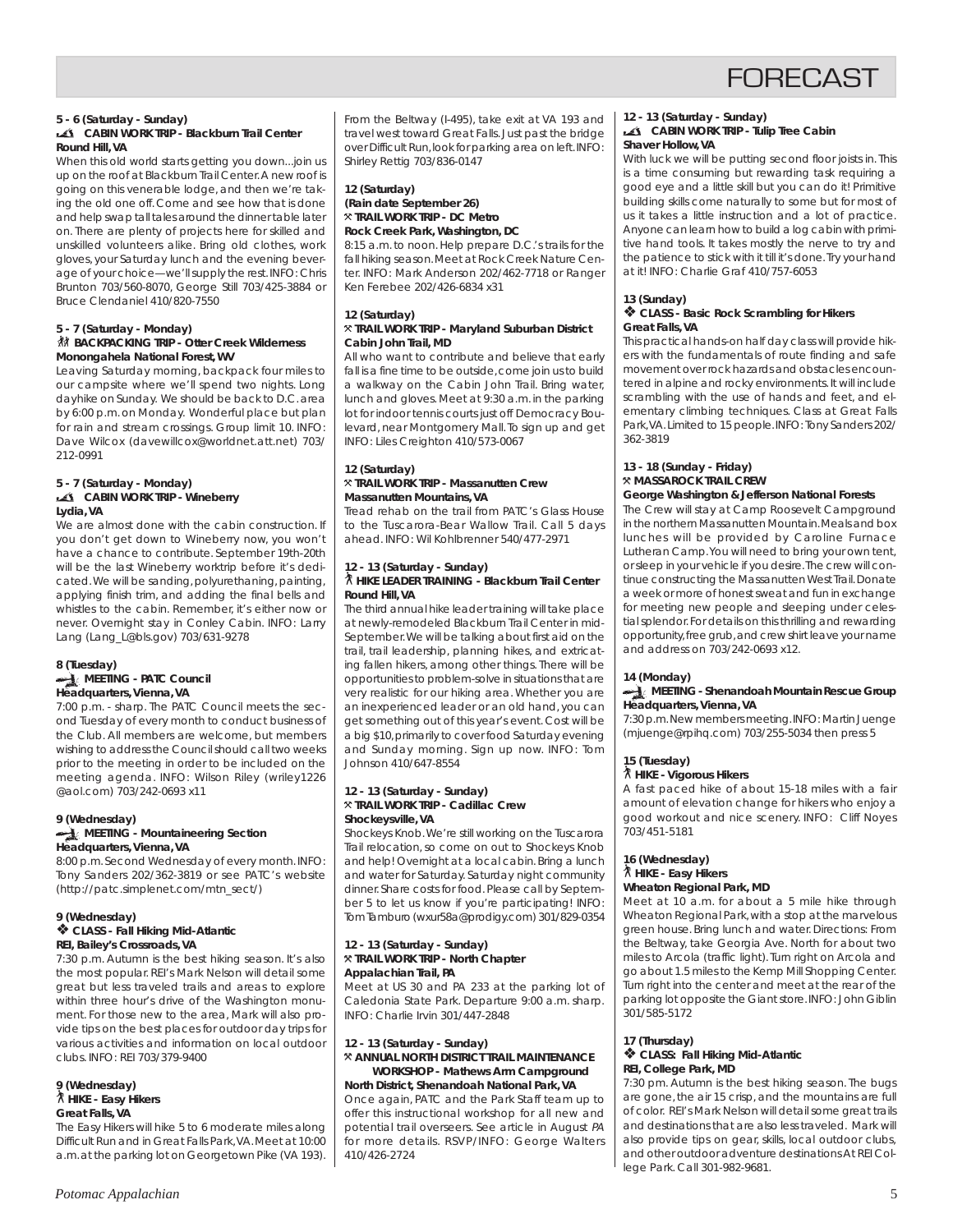## **FORFCAST**

#### **19 (Saturday)** } **TRAIL WORK TRIP - South Mountaineers Appalachian Trail, MD**

9 a.m. in Frederick County, MD. "Fun work" is the oxymoron that best describes a trailwork event. Learn how to take care of trails instead of just hiking them. An informal social event, accentuating teamwork, in the backdrop of the western Maryland hills. Tools provided, bring water, lunch and gloves. INFO: Rick Canter (rbcanter@erols.com) 301/924-4942

#### **19 (Saturday)**

#### ` **HIKE - North Chapter, Tuscarora Trail Series #II-4 Gore, VA**

Devils Backbone section. Gore, VA (Jct. of Rtes. 751 and 853) to Loman Branch. 13.5 difficult miles with an elevation change of 1900 ft. INFO: Chris Firme 717/ 765-4833 after 5:30 p.m.

#### **19 (Saturday)**

#### ` **HIKE - Tuscarora Trail Series #5 Chambersburg, PA**

A moderately paced 15.9 mile hike south on the Tuscarora Trail from PA-641 to Cowans Gap State Park. Elevation gain is 1700 feet. PATC map K. A car shuttle is required. Meet at Vienna Metro, Nutley Street North at 7:30 a.m. INFO: Jack 703/339-6716 or William 703/256-6735

#### **19 (Saturday)**

#### ` **HIKE - Northern Shenandoah Valley Chapter George Washington National Forest - White Rock Cliff**

All are invited to join the NSVC on an interesting 6 mile hike up 1400' on the slopes of Little Sluice Mountain. Hikers will be rewarded with a lovely view of the Shenandoah Valley from the White Rock Cliff. The hike will be conducted at a slow pace, noting nature as we go. The ruins of the 19th Century Van Buren Furnace are visible enroute to the trailhead. Leader/ INFO: Rita Bradford 540/459-3571

#### **19-20 (Saturday-Sunday)** ` **Natural History Weekend GW National Forest**

Join Bob Pickett for two day hikes in this beautiful area just south of the Shenandoah National Park. After Saturday's 6.8 mile loop trail along the Appalachian Trail along the balds of Cole Mountain, we'll pick up our backpacks from our cars and hike 100 yards to Wiggin's Spring for dinner and camping out instead of driving back to the city. Sunday, after an easy morning, we'll do another day hike of about five miles to the summit of Mt. Pleasant for lunch and wonderful views. Both of these hikes were featured in our VA 95 Conference and offer outstanding views and unique plants. Additionally, we'll visit a former Indian hunting site where several arrowhead fragments were found during the conference hikes. INFO: Bob Pickett (301) 681-1511

#### **19 - 20 (Saturday - Sunday)** } **TRAIL WORK TRIP - Stonewall Brigade VA-WV Border**

Help us open a new trail in Racer Camp Hollow in West Virginia. Call 5 days ahead. INFO: Wil Kohlbrenner 540/477-2971

#### **19 - 20 (Saturday - Sunday)**

#### **CABIN WORK TRIP - Blackburn Trail Center Round Hill, VA**

Want to move UP in the world? You can't go much higher than the roof of Blackburn Trail Center, which is now getting removed and improved. Come out and drive a nail or two, help us smooth out the road up the ridge or organize the tools in storage—there

is a task for every skill level and interest, even YOURS. Make PATC history and leave your mark on the Blue Ridge. INFO: Chris Brunton 703/560-8070, George Still 703/425-3884 or Bruce Clendaniel 410/820-7550

#### **19 - 20 (Saturday - Sunday) CABIN WORK TRIP - Wineberry Lydia, VA**

This is the final Wineberry construction worktrip!!! After six years of volunteer effort Wineberry is almost ready for its public debut. We will be sanding, painting, cleaning, and adding the final bells and whistles to the cabin. Don't blame me if you missed out on the action. Overnight stay at romantic Conley Cabin (site of several engagements this past spring/summer). INFO: Larry Lang (Lang\_L@bls.gov) 703/631-9278

#### **19 - 20 (Saturday - Sunday) OVERSEER MASONRY WORKSHOP Central District, Shenandoah National Park, VA**

There will be an Overseer Masonry Workshop for huts & cabins in Shenandoah National Park. The workshop will be held at the South River Maintenance Hut in the Central District of SNP, just south of mile marker 63. You will need to bring your own tent and food. Repointing and repairing fireplaces will be demonstrated. Materials will be distributed. RSVP by 9/14. INFO: Heidi Forrest, Trails Coordinator 703/242- 0693 x12

#### **19 - 20 (Saturday - Sunday)** } **FRENCH TRAIL WORKTRIP- North District Hoodlums North District, Shenandoah National Park, VA**

Sacre bleu! C'est le jeu de travail francais des Hoodlums. Vous viendrez travailler, venez pour enjouir! Saturday, on travaillera a l'Appalachian Trail. Nous nous coucherons a Indian Run Hut et nous mangerons la cuisine francaise - le coq au vin, les legumes, les sauces, le pain delicieux. Nous ecouterons la musique Québecois et buverons du vin francais et de la biere. Come join us! Newcomers welcome! Nous nous amuserons!! RSVP/INFO: George Walters 410/426-2724

#### **21 (Monday) MEETING - Conservation Committee Headquarters, Vienna, VA**

7:00 p.m. INFO: Mary Margaret Sloan 703/807-0746

#### **22 (Tuesday)**

703/451-5181

` **HIKE - Vigorous Hikers** A fast paced hike of about 15-18 miles with a fair amount of elevation change for hikers who enjoy a good workout and nice scenery. INFO: Cliff Noyes

#### **23 (Wednesday)** ` **HIKE - Easy Hikers Burke Lake, VA**

10:00 a.m. Hike 5 miles around Burke Lake. Directions: From the Beltway (route 495), take exit 5, go west on Braddock Rd (route 620) 1.6 miles to Burke Lake Road. Turn left on Burke Lake Road and drive 4.8 miles to Ox Road (route 123). Turn left on Ox Road and go 0.6 mile to Burke Lake Park on the left. Turn left into the Park and drive 0.3 mile to the Marina parking lot. INFO: Bob Griner 703/534-5415

#### **23 (Wednesday)** ❖ **CLASS - Autumn Color Waterfall Hikes in Virginia REI, Bailey's Crossroads, VA**

7:30 p.m. Bright colors and falling water provide material for great outdoor photography as well as fantastic hiking destinations. Local photographer Ed Neville will take you on an evening's visual tour of some of the more remote and less well known waterfalls of Virginia and provide tips on hiking gear and photography that will help make your trip a success. At REI Baileys Crossroads. INFO: REI 703/379-9400

#### **24 (Thursday)**

#### ❖ **CLASS - Autumn Waterfall Hikes in Virginia REI, College Park, MD**

For details refer to 09/23. INFO: REI 301/932-9631

#### **26 (Saturday)** } **TRAIL WORK TRIP**

#### **Tuscarora Trail, PA**

For meeting place and other details, call Charlie Irvin, 301/447-2848

#### **26 - 27 (Saturday - Sunday)** } **TRAIL WORK TRIP - Cadillac Crew Shockeysville, VA**

Shockeys Knob. We're counting them down. There are only three more work trips this season on the Tuscarora Trail relocation. Come on out to help! We'd love to meet you. Overnight at a local cabin. Bring a lunch and water for Saturday. Saturday night community dinner. Share costs for food. Please call by September 19 to let us know if you're participating! INFO: Tom Tamburo (wxur58a@prodigy.com) 301/ 829-0354

#### **26 - 27 (Saturday - Sunday) CABIN WORK TRIP - Tulip Tree Cabin Shaver Hollow, VA**

The cabin is really beginning to take shape now and looks like a cabin (minus the roof). It is still not too late to partake in the magic of building a log cabin with primitive hand tools though. There is still plenty of work to do and it will all be done in the old fashioned way. There are still rafters to make and erect and the roof to put on, not to mention chinking, building the staircase, installing the doors and windows, and the list goes on and on. INFO: Charlie Graf 410/ 757-6053

#### **27 (Sunday)**

#### ❖ **CLASS - Land Navigation Course 101 Sperryville, VA**

Class 101 is an introductory Map and Compass Workshop. A day long event featuring classroom study in the use of topographical maps and compass, with practical hands-on outdoor exercises using basic tools of land navigation. The first of three progressively more challenging classes. Limited to 25 people. Details at http://webmentor.com/mwrop/welcome. html. INFO: Mike Gingerich 703/590-3188

#### **29 (Tuesday)**

#### **MEETING - Shenandoah Mountain Rescue Group**

#### **Headquarters, Vienna, VA**

7:30 p.m. Meet in conference room. INFO: Martin Juenge (mjuenge@rpihq.com) 703/255-5034 then press 5

#### **29 (Tuesday)**

#### ` **HIKE - Vigorous Hikers**

A fast paced hike of about 15-18 miles with a fair amount of elevation change for hikers who enjoy a good workout and nice scenery. INFO: Cliff Noyes 703/451-5181

#### **30 (Wednesday)**

#### ` **HIKE - Easy Hikers Rock Creek Park Washington, DC**

10:00 a.m. Meet at the Nature Center parking lot located off Military Road at Glover Road. Hike about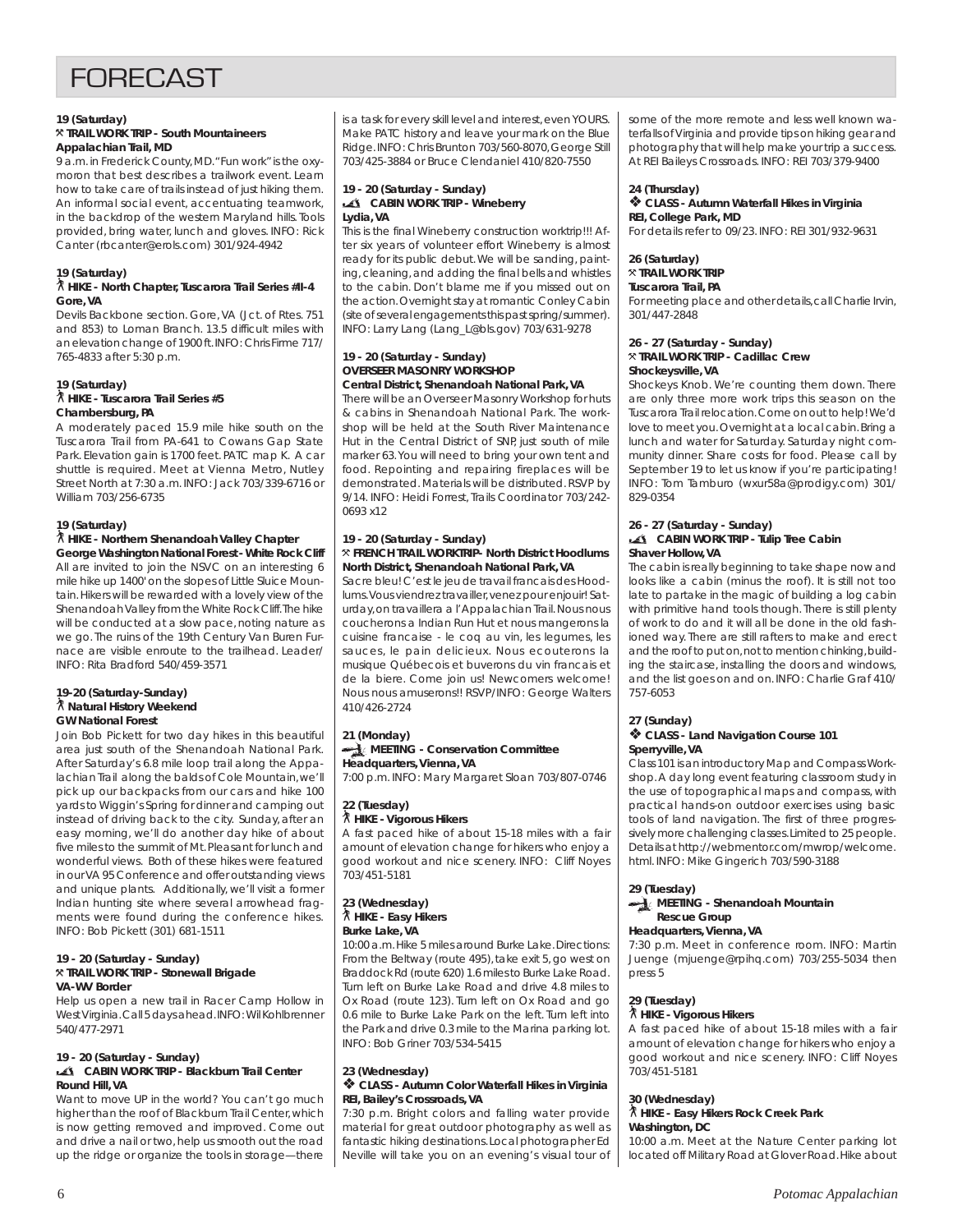

five miles in this central section of Rock Creek Park. INFO: Joanne Horgan 703/938-4662

## **October**

#### **1 (Thursday)**

#### **DEADLINE - November Potomac Appalachian Headquarters, Vienna, VA**

5:00 p.m. All items for the next issue of the PATC newsletter must be submitted on disk if possible to headquarters, or via e-mail or e-mail attachment to bianca@moon.jic.com. Allow one week for postal service delivery

#### **1 (Thursday) MEETING - New Members Headquarters, Vienna, VA**

7:30 p.m. Thrills and chills abound as hikes, cabins, excursions, and special events are stripped of secrecy for interested, new and not-so-new club members. Just show up or phone ahead. INFO: Lisa Still (Stills2@aol.com) 703/425-3884

### **3 (Saturday)** ` **HIKE - Northern Shenandoah Valley Chapter Toms Brook, VA**

All are invited to join the NSVC on a hike in the vicinity of Toms Brook, VA on an easy paced, five mile hike across the Shenandoah Valley on the Tuscarora Blue. After descending from Fetzer's Gap, we will follow the trail along country roads and through woods and farm land with views of the mountains. We will also note the Civil War cavalry battle of Tom's Brook, fought on October 9, 1864. INFO: Walt Smith 540/678-0423

#### **3 (Saturday)** } **TRAIL WORK TRIP - DC Metro Rock Creek Park, Washington, DC**

8:15 a.m. to noon. D.C.'s hiking trails offer some of the best fall scenery in the region. Help maintain the trails while you look. Meet at Rock Creek Nature Center. INFO: Mark Anderson 202/462-7718 or Ranger Ken Ferebee 202/426-6834 x31

#### **3 (Saturday)** } **TRAIL WORK TRIP - South Mountaineers Appalachian Trail, MD**

9 a.m. Enjoy fall colors with the South Mountaineers Trail Crew. Cooler air with erosion control on the agenda make this event a tough miss. Learn how natural erosion control devices work to protect a trail, then install them. Tools provided, bring lunch, water and gloves. INFO: Rick Canter (rbcanter @erols.com) 301/924-4942

#### **3 - 4 (Saturday - Sunday) CABIN WORK TRIP - Blackburn Trail Center Round Hill, VA**

Come watch the trees trade mantles of green for cloaks of every hue from the best vantage point imaginable—the roof of Blackburn Trail Center. Help us saw, shingle and swear as we re-roof this majestic structure. Enjoy an evening feast in the newer, bigger kitchen; marvel at the stone work on the outside walls; and enjoy the cool autumn breezes from the best screened porch on the Blue Ridge. For information or to accept this limited-time offer, call Chris Brunton 703/560-8070, George Still 703/425- 3884 or Bruce Clendaniel 410/820-7550.

**3 - 4 (Saturday - Sunday)** } **TRAIL WORK TRIP - North Chapter Appalachian Trail, PA**

Meet at US 30 and PA 233 at the parking lot of Caledonia State Park. Departure 9:00 a.m. sharp. INFO: Charlie Irvin 301/447-2848.

#### **3 - 4 (Saturday - Sunday)** } **TRAIL WORK TRIP - Youth Service Project Work Trip South District, Shenandoah National Park, VA**

The Schairer Trail Center in the South District of SNP will house the group for the weekend. Any one interested in working with scouts or youth groups is welcome. If you need to perform a service project please join us. We will concentrate on wilderness trails in the area. All aspects of trail work may be covered depending on the size of the group. INFO: Hal Hallett 703/331-2173 or Heidi Forrest 703/242-0693 x12

#### **3 - 4 (Saturday - Sunday)** } **TRAIL WORK TRIP - Stonewall Brigade VA-WV Border**

Help us open a new trail in Racer Camp Hollow in West Virginia. Call 5 days ahead. INFO: Wil Kohlbrenner 540/477-2971

#### **4 (Sunday)** } **TRAIL WORK TRIP**

#### **North District, Shenandoah National Park, VA**

Trail worktrip cleaning waterbars, trail cleanup, trim branches and brush. AT in Northern SNP. INFO: Frank Turk 301/249-8243 before 9 p.m.

#### **4 (Sunday)**

#### ` **HIKE - Jones Mountain/The Sag/Staunton River.**

A pretty rough 16-mile day. One of the most beautiful and remote areas in the Shenandoah N. P. PATC Map 10. Carpooling/Metro accessible (depending upon seating space in cars). Central District, Shenandoah National Park, VA INFO: Chris 301/652- 4777 9/28-10/3 before 9:30 p.m.

## **6 (Tuesday)** ` **HIKE - Vigorous Hikers**

A fast paced hike of about 15-18 miles with a fair amount of elevation change for hikers who enjoy a good workout and nice scenery. INFO: Cliff Noyes 703/451-5181.

#### **6 (Tuesday) MEETING - Trail Patrol Headquarters, Vienna, VA**

7:30 p.m. Trail Patrol volunteers are PATC's good will trail ambassadors to the hiking public. They provide a visible, reassuring presence on the trails, educating the public on good hiking practices, minimum impact hiking and camping ethics. Patrol members are trained in land navigation, emergency procedures, radio communications and personal equipment. All patrol volunteers are also expected to become certified in a recognized basic first aid course. Some equipment and uniform items are provided upon completion of training. INFO: John Moore (trailptrl@aol.com) 703/368-1952 or see PATC's website (http://patc.simplenet.com/patrol.html)

#### **7 (Wednesday) MEETING: West Virginia Chapter Harpers Ferry, WV**

Dr. Melody Roelke-Parker will discuss her work as a veterinarian studying lions on the Serengeti Plain of Africa. She discovered that a deadly epidemic was due to an outbreak of canine distemper virus. We will meet at Highacre at 7:00 p.m. INFO: Jane 301/ 865-5399 before 9:00 p.m.

#### **10 (Saturday)**

#### ` **HIKE - Tuscarora Trail Series #II-5 Jamina/County Line sections.**

Third overnighter. Loman Branch to Waites Run Road (forest service road). 1st day: 11.3 moderate miles with an elevation change of 500 ft. Overnight at Hawk Campground. 2nd day: 12.2 difficult miles with an elevation change of 1300 ft. Will shuttle vehicles and camping equipment to allow hiking with only a daypack. Will need tent, sleeping bag, and food. INFO: Chris Firme 717/765-4833 after 5:30 p.m.

#### **10 (Saturday)**

#### ❖` **CLASS/HIKE - Northern Shenandoah Valley Chapter**

#### **Appalachian Trail in vicinity of Front Royal, VA**

What is it like to be a Trail Overseer? Join Lee Bowen, longtime overseer of a section of the AT and a trail in Shenandoah National Park, to discuss what the rewards are. Lee will show you what equipment is used and how the trail is maintained. If you think you might be interested in being an overseer sometime in the future, you are invited to join the group as Lee provides a realistic scenario of the work involved and the problems to be overcome in order to make an important contribution to the community. This will be a hiking - chat of approximately three miles, not a worktrip. After the explanations are over, participants may wish to hike farther on the AT, at their own speed, to Possum Rest Overlook for a good view of Hickerson Hollow and Dickey Ridge (bring lunch & water). This additional hike will bring the total for the day to approx. 7.5 miles. Or, participants may wish to return to their cars and travel into Front Royal for the annual Fall Festival of Leaves! INFO: Lee Bowen (leebowen@rma.edu) 540/635-2547(w); 540/635- 8495 (evenings before 9 p.m.)

#### **10 (Saturday)**

#### } **TRAIL WORK TRIP - Maryland Suburban District Cabin John Trail, MD**

Join us for tread rebuilding on the Cabin John Trail. Bring water, lunch, and gloves. Meet at 9:30 a.m. in the parking lot for indoor tennis courts just off Democracy Boulevard, near Montgomery Mall. To sign up and get INFO: Liles Creighton 410/573-0067

### **10 (Saturday)**

#### } **TRAIL WORK TRIP - Massanutten Crew Massanutten Mountains, VA**

 Tread rehab on the trail from PATC's Glass House to the Tuscarora-Bear Wallow Trail. Call 5 days ahead. INFO: Wil Kohlbrenner 540/477-2971

#### **13 (Tuesday)**

#### ` **HIKE - Vigorous Hikers**

A fast paced hike of about 15-18 miles with a fair amount of elevation change for hikers who enjoy a good workout and nice scenery. INFO: Cliff Noyes 703/451-5181.

#### **13 (Tuesday) MEETING - PATC Council**

#### **Headquarters, Vienna, VA**

7:00 p.m. - sharp. The PATC Council meets the second Tuesday of every month to conduct business of the Club. All members are welcome, but members wishing to address the Council should call two weeks prior to the meeting in order to be included on the meeting agenda. INFO: Wilson Riley (wriley1226 @aol.com) 703/242-0693 x11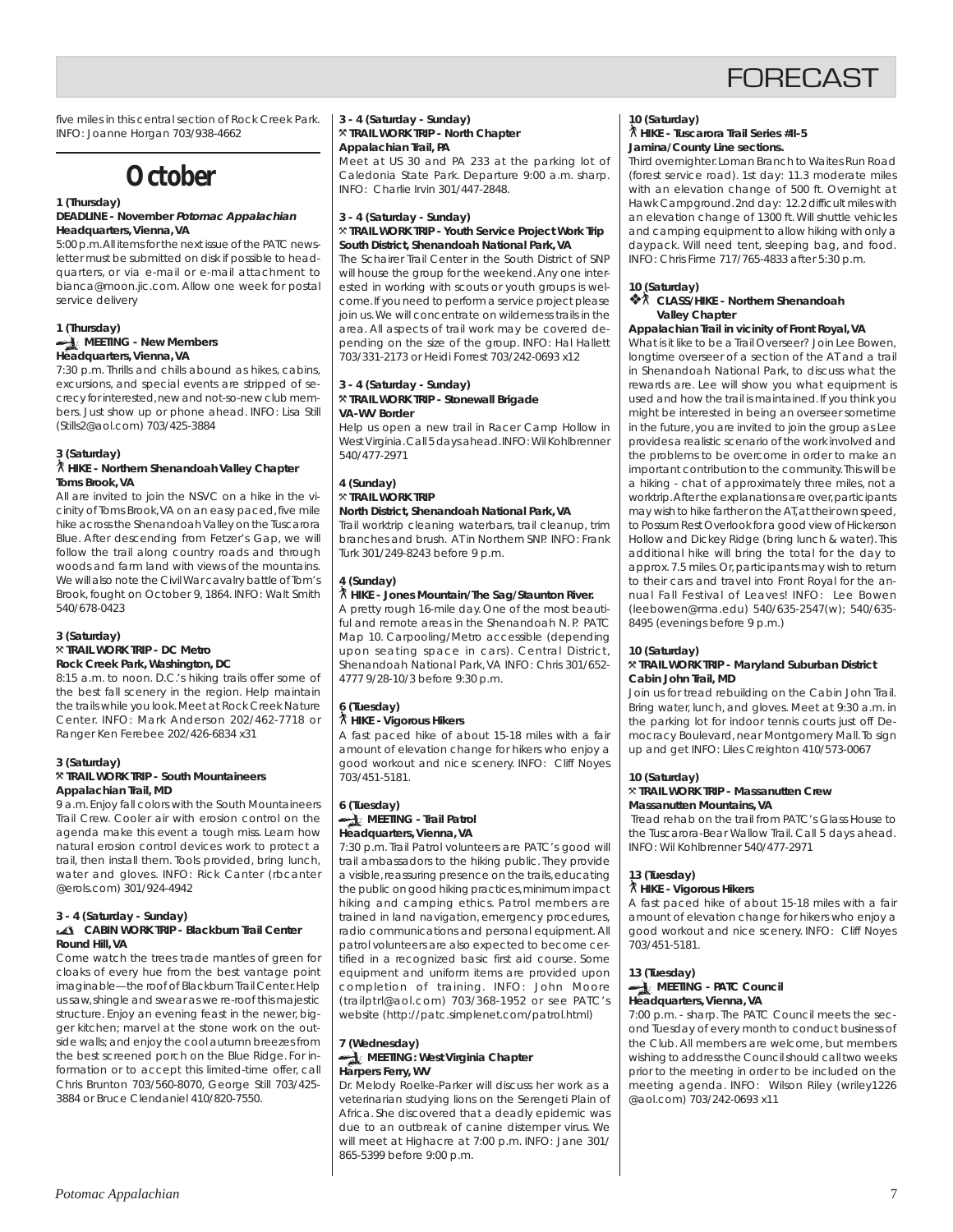## FORECAST

#### **13 (Tuesday)**

#### **MEETING - Shenandoah Mountain Rescue Group**

#### **Headquarters, Vienna, VA**

7:30 p.m. New members meeting. INFO: Martin Juenge (mjuenge@rpihq.com) 703/255-5034 then press 5

#### **14 (Wednesday) MEETING - Mountaineering Section**

#### **Headquarters, Vienna, VA**

8:00 p.m. Second Wednesday of every month. INFO: Tony Sanders 202/362-3819 or see PATCs website (http://patc.simplenet.com/mtn\_sect/)

#### **17 (Saturday)** } **TRAIL WORK TRIP**

#### **Tuscarora Trail, PA**

For meeting place and other details, INFO: Charlie Irvin 301/447-2848.

#### **17 (Saturday)** ` **HIKE - Tuscarora Trail Series #6 McConnellsburg, PA**

A moderately paced 15.7 mile hike south on the Tuscarora Trail between Cowans Gap and Hells Hill Trail. Elevation gain is 1500 feet. A car shuttle is required. PATC Map K. Meet at Vienna Metro, Nutley Street North at 7:30 a.m. INFO: Jack 703/339-6716 and William 703-256-6735

#### **17 (Saturday)**

#### ❖ **CLASS - Waterfall Photography Workshop**

9:00 a.m. - 4:00 p.m. Come explore the waterfalls of Shenandoah National Park and learn the techniques and equipment necessary to make beautiful waterfall photos. Led by local adventure/nature photographer Ed Neville, this workshop will concentrate on exposure and metering, depth of field, and

## **Family Hiking**

Five months ago, PATC began experi-<br>menting with the implementation of a<br>Papart/Child or Family Ullise pregnant da Parent/Child or Family Hikes program designed to help young families share their love of the outdoors with their children. So far, the results have been mixed, but through trial and error certain lessons have been learned.

This article hopes to impart the wisdom of some of these lessons on to individual parents who want to hike with their youngsters but aren't able to attend any scheduled group hikes. Just like hiking, it is a step-by-step process to help you design a hike that both you and your children can enjoy.

### **Step One**

Know your child's limitations, and when planning a hike for more than one child, design it around the least capable member of the hike (even if that is a parent). Youngsters can exhibit surprising stamina, and children aged 7 have cheerfully hiked that distance in miles on PATC hikes (although ad-

composition. The workshop fee of \$60 includes a roll of professional grade slide film, a light metering guide, and class notes and assignments. INFO: REI Customer Service at 703-379-9400 or 301-601-0987 for registration and further information.

#### **17 (Saturday)** ` **HIKE - Northern Shenandoah Valley Chapter Compton Peak, SNP, North District**

All are invited to join the NSVC on a varied hike of seven miles with an upward elevation change of 1800'. The hike begins at VA 622, hiking up to Land's Run waterfall. Continuing on the Dickey Ridge and the Appalachian trails, we will stop for the views at Fort Windham Rocks and on Compton Peak. We will be able to compare the deciduous forests seen in the morning, along Land's Run , with the more rugged environment along Jenkins Gap Trail, as we return in the afternoon. INFO: Toni & Al Mitchell 540/ 459-4366

#### **17 (Saturday)** } **TRAIL WORK TRIP - South Mountaineers Appalachian Trail, MD**

9 a.m. in Frederick County, MD. Come enjoy the peak of fall colors on this event. Hike a while, use a pick and shovel, move rocks, get dirty and have fun in the cooler air. The trails need your help and the nice weather beckons. Tools provided. Bring water, lunch, and gloves. INFO: Rick Canter (rbcanter@erols.com) 301/924-4942

#### **17 - 18 (Saturday - Sunday)** } **TRAIL WORK TRIP - Stonewall Brigade VA-WV Border**

Help us open a new trail in Racer Camp Hollow in West Virginia. Call 5 days ahead. INFO: Wil Kohlbrenner 540/477-2971

#### **18 (Sunday)** ` **HIKE - Family Nature Hike Alexandria, VA**

9:00 a.m. REI and the Metropolitan Washington Sierra Club team up to offer a leisurely, flat two mile circuit walk for parents and children of all ages in Huntley Meadows Park (sorry, no pets). The path goes through wooded areas and over a boardwalk through a wetland area rich in wildlife. Bring camera and binoculars. Dress for the weather. Hike begins at 9:00 a.m. from the Visitors Center parking area. Co-led by Mike Monbeck and Mark Nelson. Call 703-379-9400 or 30l-982-9681 for further information and directions.

#### **20 (Tuesday)**

#### ` **HIKE - Vigorous Hikers**

A fast paced hike of about 15-18 miles with a fair amount of elevation change for hikers who enjoy a good workout and nice scenery. INFO: Cliff Noyes 703/451-5181.

#### **27 (Tuesday)**

#### ` **HIKE - Vigorous Hikers**

A fast paced hike of about 15-18 miles with a fair amount of elevation change for hikers who enjoy a good workout and nice scenery. INFO: Cliff Noyes 703/451-5181.

#### **31 (Saturday)**

#### } **TRAIL WORK TRIP-Maryland Suburban District Cabin John Trail, MD**

Join us for completing tread rebuilding or to relocate a section of the Cabin John Trail. Bring water, lunch, and gloves. Meet at 9:30 am in the parking lot for indoor tennis courts just off Democracy Boulevard, near Montgomery Mall. To sign up and get INFO: Liles Creighton, 410/573-0067

mittedly on friendly terrain). A good rule of thumb, and one shared by the Sierra Club's Metropolitan Washington Regional Outings Program, is to limit distance to three to four miles for ages 6-9; five to seven miles for ages 9-12, and to allow hikers older than 12 to tackle trails of more than seven miles and on more challenging terrain.

If you aren't sure what your kids can do, start small and flat and work up to a distance and terrain matching their abilities. Before you know it, they'll be graduating from the C & O canal towpath to bounding up Old Rag mountain (and probably asking for the keys to your 4x4 while they're at it).

PATC publishes a number of excellent guidebooks, such as Jean Golightly's informative *Circuit Hikes of Virginia, West Virginia, Maryland and Pennsylvania*, which can help you select a route appropriate for everyone in the family. You will find suitable hikes much closer to home than you might think,

and you may even discover new ones to share with the club.

### **Step Two**

Always carry and drink more water than you might think you need. Especially when hiking during the summer, dehydration can set in before thirst. Children should be halted for a short rest and a drink as often as every 20 to 30 minutes. Parents should set an example by drinking water at every halt.

Sharing snacks such as fruit, trail mix or crackers during rest breaks can also make the hike more enjoyable for all involved. High-sugar snacks such as candy should be avoided because the resulting sugar "high" is inevitably followed by a "low" that can make the last miles back to the car a trial for all involved.

## **Step Three**

Try to know a little about the history, geology, flora or fauna of the area through which you will hike (sure, you say, and I'll also com-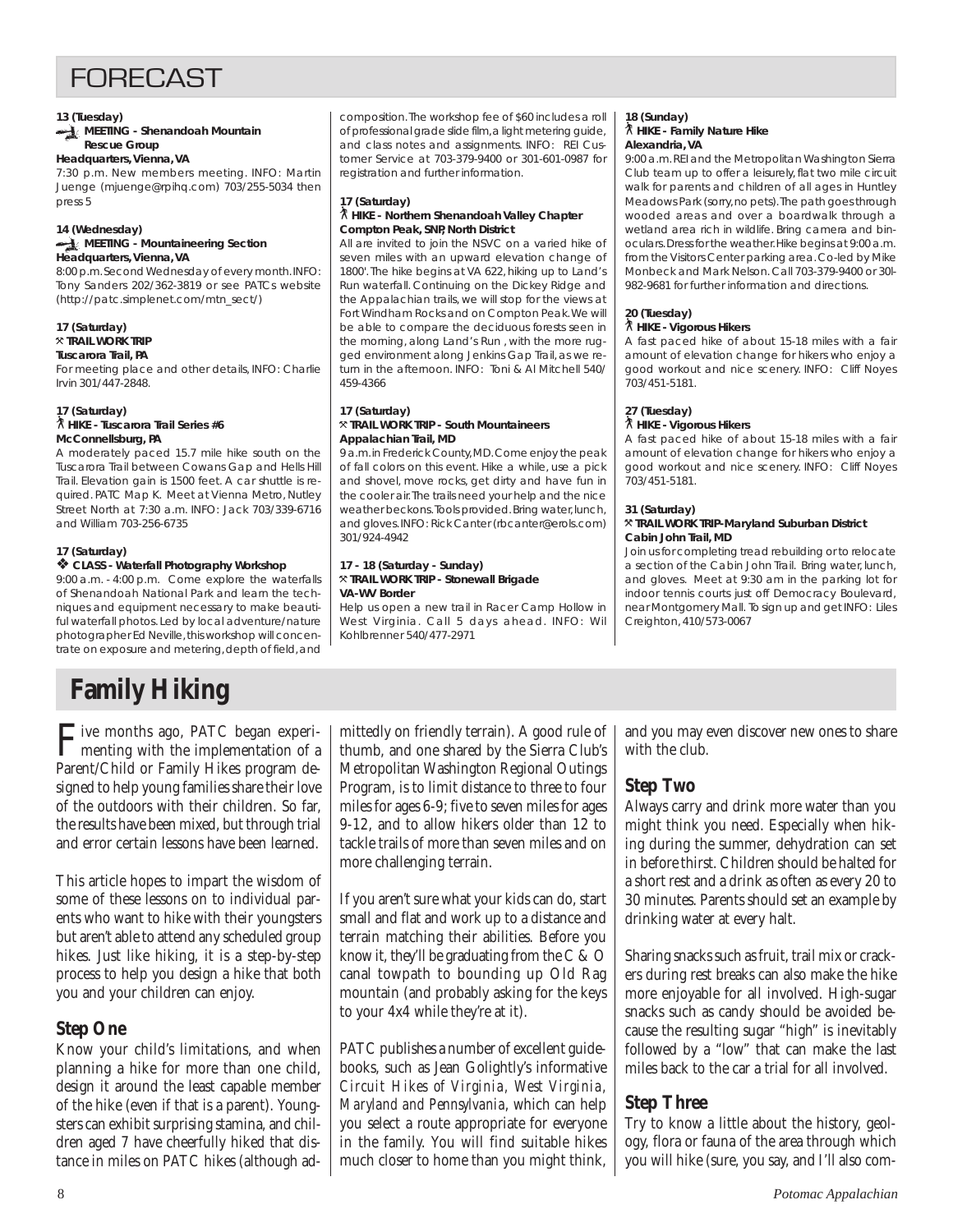## **NOTICES NOTICES**

**PATC SHELTER LOOKING FOR OVERSEER:** The PATC Shelters Committee is presently seeking an overseer for the BOONE RUN Shelter located in George Washington National Forrest. If interested, Please contact John Andrews at jnandrews@aol.com or call 703-938-0349.

**PATC MEDICAL COMMITTEE** Looking for Help Newly-appointed medical committee chair for PATC needs assistance with computer presentations for wilderness medicine classes. Will work at PATC HQ in Vienna. No equipment needed - just some time and expertise with computers. Call Dr. John McNamara at 703/528-4519.

**HEADQUARTERS HOUSE COMMITTEE FORMING.** Take Pride in Your Club! We're looking for a few good volunteers to form a Headquarters House Committee to monitor conditions and undertake minor maintenance projects in the Vienna Headquarters building. INFO: Warren Sharp, 703/242- 0693, x-11.

**NEW MEMBERS MEETINGS** are hosted the first Thursday of each month at PATC Headquarters. If you're new to PATC, the meeting is a great opportunity to find out about club activities and meet some of the folks who lead these activities. Check the Forecast for specific meeting times.

**SHENANDOAH RIVER LAND/ BLUE RIDGE MOUNTAIN LAND** 10.19 acres of wooded land for sale, 557 ft. frontage on the Shenandoah River with natural canoe put-in, in Jefferson County West VA, 90 minutes from the DC area. Birds, wildflowers, views, great retreat abutting a 500 acre rolling pasture, \$69,900. Contact Anne McCormick (owner) 505/ 624-2434 or Cricket Morgan, agent for Greg Diden Realtors, 304/876-6400, evenings 304/725-6670.

**NOT INTERESTED IN WORKING OUTDOORS?** PATC has a continuous need for Headquarters Volunteers willing to help out with a variety of tasks from manning the sales desk in the evening, to providing typing or office support. It takes a lot more than trail workers to keep the Club going! INFO: Wilson Riley (wriley1226@aol.com) 703/242-0693, Ext. 11.

**PATC OVERSEERS** get BIG discounts from the following merchants who support our volunteer programs: -Blue Ridge Mountain Sports (Charlottesville/Tidewater)-20% -Hudson Trail Outfitters (DC Metro Region) 15% -The Trailhouse (Frederick, MD) 15% -Casual Adventures (Arlington, VA) 10% -Campmor (Mail Order via PATC HQ) 10% Check the back page of the PA for the latest trail, cabin, and shelter overseer opportunities. And all PATC members receive a 10% discount from Blue Ridge Mountain Sports. Be sure to have your membership ID or overseer ID ready when you shop.

**SHENANDOAH MOUNTAIN RESCUE GROUP** (SMRG) is seeking people interested in wilderness search and rescue. New member orientation meetings are held every month at PATC headquarters. NO EX-PERIENCE IS NECESSARY. INFO: Martin Juenge 703/ 255-5034, then press #5.

**TOOL ROOM VOLUNTEERS NEEDED** to help sharpen and maintain tools at PATC Headquarters. INFO: Pete Gatje 703/242-0693 x13.

**SITTING AT HOME ON A RAINY SUNDAY?** Why not stop by PATC Headquarters for the monthly Sunday at the Club — great slide shows and fascinating stories? INFO: Lisa Still (Stills2@aol.com) 703/425-3884.

**PURE MAPLE SYRUP.** PATC Life Member relocated to the Berkshires makes his own. A quart shipped within the USA is \$18.00, and makes a perfect gift. Contact me for a brochure. Tom McCrumm, 755 Watson-Spruce Corner Road, Ashfield, Massachusetts 01330, (413) 628-3268.

**PHOTOGRAPHS NEEDED.** Pictures taken on any of the hikes in Hikes in the Washington Region: Part C. This includes hikes in Rock Creek Park, Dumbarton Oaks, Theodore Roosevelt Island, Glover Archbold, National Arboretum, Doncaster, Cedarville, Myrtle Grove, Piscataway, Cosca, Jug Bay, Watkins Regional Park, and Calvert Cliffs. New edition being prepared for release this fall. Contact Jean Golightly @ jcgolghtly@aol.com or call 703-591-9363.

**TO LONGTIME MEMBERS**—A number of you have requested an updated club membership directory. For various reasons, it seems impractical to produce one. However, a directory, limited to the members who joined between 1927 and 1981 has been produced. Alphbetical by last name,it has the full address and home phone of these long-term members, as well as their date of joining PATC. To cover the cost (photocopying and postage) for the 20-page list, send \$1.00 and a self-addressed stamped envelope to Membership Coordinator, Potomac Appalachian Trail Club, 118 Park Street, SE, Vienna, VA 22180. Mailing will be done the first of next month.

**THE INTERNET SERVICES COMMITTEE** is searching for an individual interested in doing two small video authoring projects for the PATC website. The goal is to develop two short streaming video movies that will appear on PATC's opening page. Interested individuals should have a video camera, computer, and video authoring tools that produce content that can be viewed without external plug-ins (such as Real Audio G2). Contact Andy Hiltz (ahiltz@cais.net) 703/764-0121.

**WANTED:** Hiking partner to do the Maryland section of the Appalachian Trail in four 12 mile long segments from Pen Mar, MD to Harpers Ferry, WV. The series of hikes would be done sometime in the fall during a Saturday.

Section 1—would be from Pen Mar to State Route 77.

Section 2—would be from State Route 77 to Washington Monument State Park.

Section 3—would be from Washington Monument State Park to Gathland State Park at Crampton's Gap.

Section 4—would be from Gathland State Park at Crampton's Gap to the U.S. Route 340 bridge at Harpers Ferry.

The mileage may vary. If you are interested, Please either call me, Dave Lepkowski, at (703) 758-9721 or Email me at Lwws27b@prodigy.com

**PATC SHELTER LOOKING FOR OVERSEER:** The PATC shelters committee is presently seeking an overseer for the Hightop Hut shelter located in the South District of the Shenandoah National Park. If interested, Please contact John Andrews at jnandrews@aol.com or call 703-938-0349.

Notices are published free of charge for PATC members only. PATC cannot vouch for any of the advertised items. No commercial advertisement or personal notices unrelated to hiking will be accepted. Deadline for inclusion is the first day of the month preceding issuance of the newsletter. PLEASE let us know when your notice is no longer applicable.

pose a sonata in my spare time). This is really easier than you may think. Consult your guidebook. If you're planning to hike through a park, phone ahead and ask the park staff some questions. If your hike goes past ruins, your kids will be more interested if you can say something about what once stood there and why. If you hike along a beaver pond or stream, pointing out the lodge or even just the teeth marks on a downed tree trunk can be a high point of the hike.

A hike through Manassas battlefield doesn't obligate you to relate in detail how on this very spot in 1862, Colonel Schmedlap's 13th infantry neglected to bring their Dahlgren

guns along on a retrograde maneuver. However, some mention that from 1861 to 1865, the federal and confederate governments disagreed over policy would be appropriate, and might help the youngsters enjoy the day and pass that upcoming history exam.

### **Step Four**

Be safe. Carry at least a basic first-aid kit and know how to use it. Blisters happen, even to nice people, and youthful high-spiritedness often results in unplanned scrapes. Knowing how to give these situations attention is a must, and so is knowing what not to treat. In Potomac Appalachian Trail Club territory, day hikes rarely take one far from the nearest telephone, which means that serious injuries can be left to the professionals. Make sure that you and the kids apply some sunscreen to lessen UV ray exposure; even overcast days get a full dose of solar radiation. Broad-brimmed hats will also help protect smooth cheeks. Insect repellent can also make a difference. The view looks better without a mouthful of gnats or an armload of mosquito bites.

## **Step Five**

Dress for the weather, and worse. Sometimes a 30 percent chance of rain can keep you soaked for hours, and wet blue jeans on a cool, breezy day are an open invitation to hypothermia. Even the smallest hiker should be able to pack a wa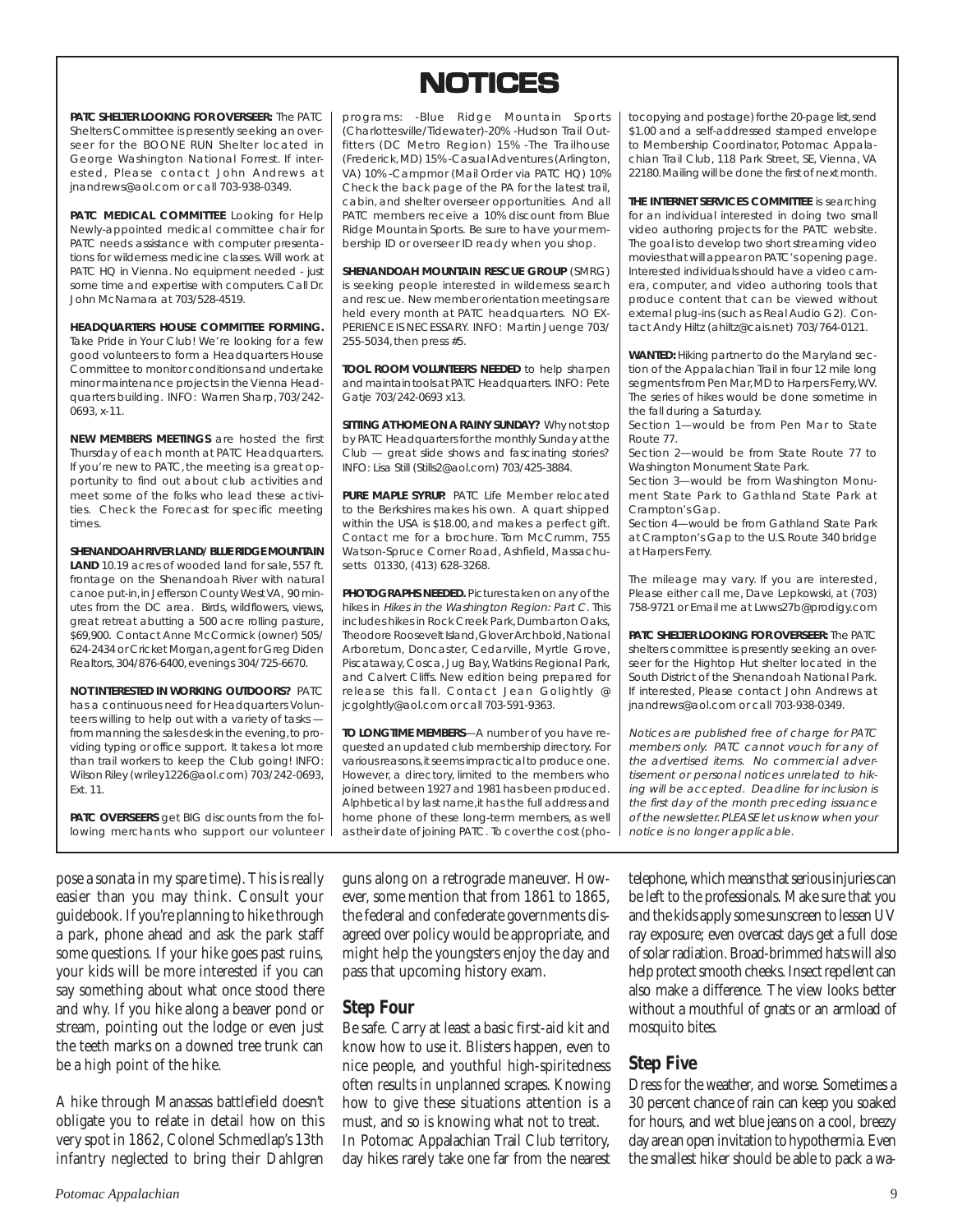terproof jacket or pants, and may even take some pride in carrying his or her own gear.

Layered clothing makes the most sense, summer or winter. Wool is an excellent fabric to wear when the weather is damp, and it seems that every month or so a new synthetic promising breathable, waterproof insulation hits the market. Wear what works for your family.

## **Hiking with Babies and Toddlers**

### **Babies**

If you are used to taking your infant with you on a dozen errands, coming home and grilling dinner, washing up, and singing a few songs or reading a little book, you will have no trouble with hiking and camping with baby. Except babies are a little harder to see in dim light! The next morning you may find a pound of mashed sweet potatoes behind little ears that you missed the night before.

Babies are actually great little hiking and camping companions. Babies are pretty happy as long as they have parent(s), food, comfort, and something interesting to watch. Hiking is a really pleasant family outing and surprisingly easy to manage.

A quality baby backpack is worth every penny. It should be light-weight with good padding at shoulders and hips for the toting parent and a serious suspension system to keep the baby close to your spine, even when he or she nods off—babies are definitely lulled to sleep on a hike. Packs made by Kelty, available at Eastern Mountain Sports and other outfitters, start at around \$100 and go up over \$200. The good news is baby packs can also be reincarnated for other pack uses long after your baby has outgrown them. Gerry is another popular brand, with bells and whistles like head rests and built-in diaper bags.

Stow warm clothes, a leak-proof zip-bag of wipes and diapers, plus one for "used goods," water bottles (and/or pre-measured formula) and little jars of baby food. Don't forget baby's "lovies" like a blanket or pacifier, and a medicine bag. Homemade baby food has lots of advantages, but it requires refrigeration. Obviously packing is even easier if mom is breast-feeding and baby isn't on solid foods yet.

At night, the challenge is to find a place where your baby can sleep without rolling off a bunk, or getting stuck in too much bedding. Babies love Mom and/or Dad as barricades! At cabins where you can drive to the door, bring a playpen or bed rails. "Backpack-the-Baby" works perfectly, does not slow down your pace much, and life goes on pretty normally until your back gives out as baby gets heavier, which will probably be around 30- 40 lbs. If you're staying at a campsite rather than a cabin, set up the tent first when making camp, and place baby inside with a few toys while you attend to other camp chores.

Keep at it. Don't take your kids out on one or two hikes and then hang up the old trail boots. A good experience ought to be repeated, and a bad experience shouldn't be the last exposure your little ones have to the trail. This newsletter will alert you to hikes designed with families in mind, but other hikes might also be appropriate. Phone the hike



 *Isaac Merrit, enjoying dinner.*

## **Toddlers**

**Step Six**

When your baby outgrows your back, you will have an opinionated, walking, climbing, speaking, demanding toddler. Like it or not, on the trail, toddlers rule. Now the journey, not the destination, is what counts. Be prepared to abandon your agenda. Make plans ahead of time concerning who will turn back if your toddlers can't finish the hike. It is really important to pick short, mostly flat trails, loaded with "kid interest." White Oak Canyon is a good "kid" trail. The Vining Track has several kid-friendly sections. You will walk much more slowly, and talk much more: naming rocks, plants, trees, ferns, moss, leaves, and pointing out animals, blue blazes, and trail rules. Involve kids in the hike. Get them a small backpack, and help them pack it with water, trail mix, plastic magnifying glass, and a small box to collect "treasures."

If turning back occurs, make sure the car is *Continued on page 11*

leader and inquire. If you have a hike in mind that might interest others, but want some help getting it organized, call George Still at (703) 425-3884. ❑

*—George Still*

| A typical trail conversation       |
|------------------------------------|
| with a 3-yr old:                   |
| Toddler: What's this?              |
| Parent: "A Rock. It's Sandstone.   |
| Toddler: "How did it get here?"    |
| Parent: "The river washed it up    |
| here." (Pause)                     |
| Toddler: "Why?"                    |
| Parent: "It rained really hard and |
| the river flooded."                |
| Toddler: "Why?"                    |
| Parent: "It does that sometimes."  |
| Toddler: "Why?"                    |
| Parent: "You only get 3 why's."    |
| Toddler: "Why?"                    |
|                                    |

stocked with blankie, pillow, books, games, cooler with water, juice and snacks. Sometimes the wait at the car for the rest of the group can be rather long!

It comes in handy for a parent to tote a small medicine kit with chewable painkiller, antiseptic wipes, bee sting capsules and adhesive bandages. And the camera. It might be extra weight, but you will be glad to have it.

Boots go farther than shoes or sandals. There are lots of kid's trail boots on the market: Hi-Tec, L.L. Bean, J.C. Penny's Arizona brand, and others, but the key thing is the fit. If you don't have confidence in fitting them yourself, buy them from a reputable store where the child's foot is measured and somebody knowledgeable pokes the toes and says, "This is good!" If you want to try fitting your child yourself, a scant half-inch room in the toe works well. Kids should have sock and "grow" room, but they shouldn't stumble all the time. Any footwear should be worn as much as possible before hiking for real. This also goes for hand-me-downs or yard sale acquisitions. Boots really do work better on the trail than shoes or sandals. Toddlers are very picky. Ankles that roll over constantly or pebbles that sneak into sandals will irritate them and end your hike at somewhere around 200 yards! Socks have to be comfy, too. Thick boot socks and a summer outing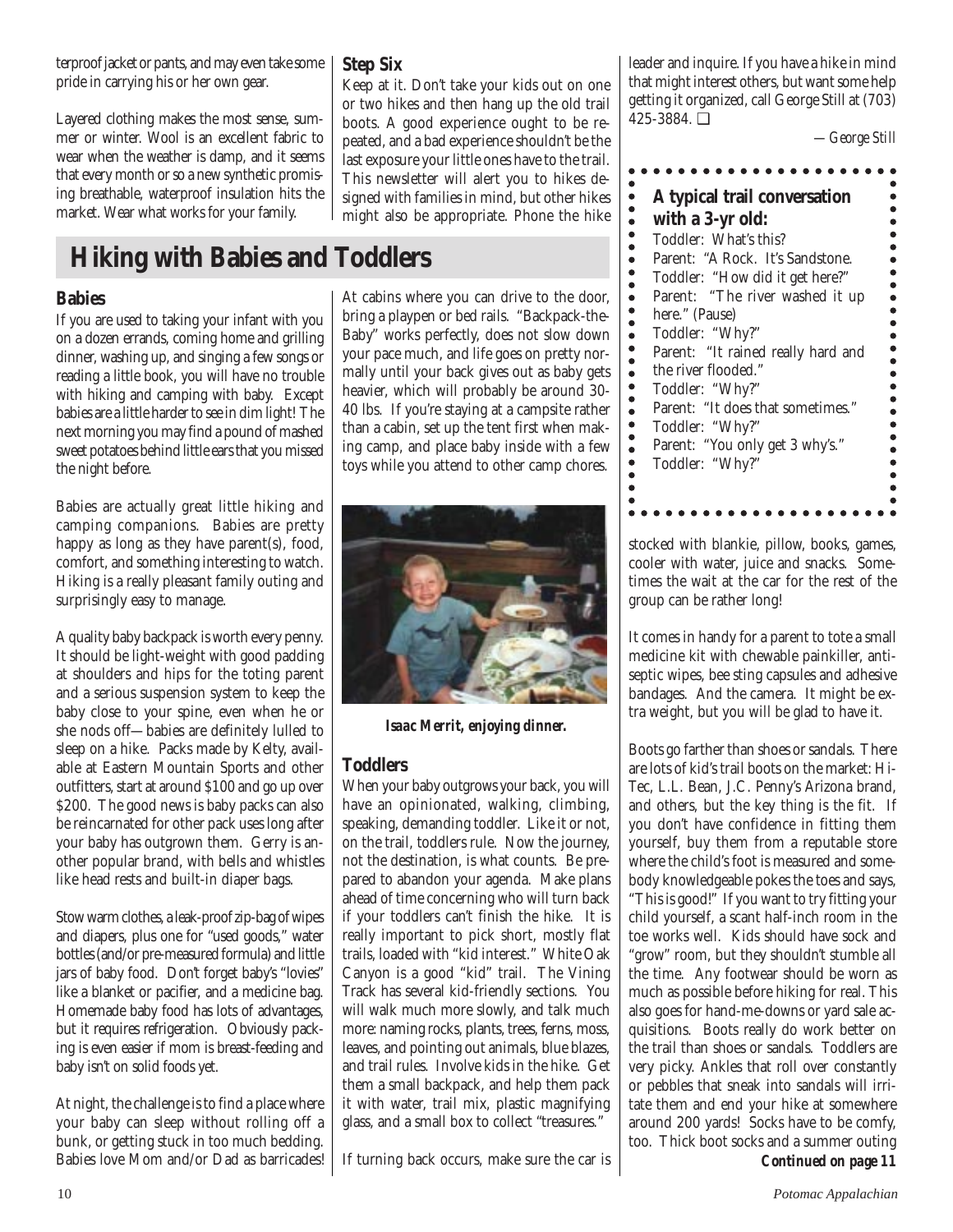are a sure-fire "go back now!" combination. Little feet get very hot.

How far can you hope to go? It really depends on the child, but a mile round trip is about it for 3 year olds. Two miles if there is a happy group of toddlers and older children spurring each other on. For the longer hikes, or ones with lots of uphill, plan on holding hands, stopping a good deal, and eventually carrying the little ones. Just ask yourself ahead of time, "which is stronger? My arms or my back?" You will use both!

Llamas are reputed to be excellent trail animals that are friendly, gentle, neat, and pack all your goods and kids with no complaint. This might be better than a typical spouse! If you want to explore the llama concept try calling Homestead Llamas in Davidsonville, MD at 410-798-5000 X300.

Toddlers spending nights at the cabins aren't too tricky. Handing them their own flashlight and packing a bag of "special" toys will delight them. They will ask for the TV and the movies once or twice but this notion is

### *ADT, from page 2*

mitted themselves to the bill's passage during the 105th Congress.

Although there was early progress made during the 1998 term, both bills ran into legislative roadblocks, which prevented them from being signed into law on the original target date of June 6, National Trails Day. The Senate bill was delayed by an objection registered against another bill dealing with a pilot program for management of three of California's national forests. This effectively tied up a large number of bills, including the ADT bill, which had been formally reported out by the committee on April 29.

Movement on the House ADT bill stalled over differences of opinion on such issues as notification of landowners along the trail and the role of the National Park Service in dealing with incidents of trespassing. The last of the language addressing these issues was just being worked out before the August recess, but with 21 other bills already on the calendar for the last mark-up session, the committee had to defer action on the ADT bill until after Labor Day. ❑

*—Lloyd MacAskill*

quickly dispelled. They think it's fun to help with collecting kindling, hiking for water, watching a fire get started, making up bunk beds and reading books by flashlights. Even a bath is fun, if they get to sit in a cloth-lined wash basin in front of the wood stove while mom squeezes warm water over them!

Your hiking achievements without kids might include long distances in record time. With small kids, you won't get as far or as fast, your arms will ache, but it all pales in comparison to seeing the sheer joy of a little person completing a hike and telling everybody in ear shot, "I did it! I did it! I liked it too. I saw ferns! And Look! I got this rock!"

## **Additional reading:**

*Hiking, Cycling and Canoeing in Maryland.*

## **Family Weekend**

This is your last chance to sign-up for<br>PATC's Family Weekend, September 19<br>and 20 at Boais Dan Hatal pear Bluemant and 20 at Bear's Den Hostel near Bluemont, Virginia. The weekend begins Saturday, September 19th at 9:00 a.m. Bring your family out for a weekend that is full of activities both entertaining and educational. Activities include hikes, crafts, music and workshops in safety, "leave no trace," and "how to pack a pack".

It costs nothing to attend the Family Weekend and families not planning to join in the meals may attend free and not eat, but there is a fee to those families planning to partake in the meals to cover the cost of the food provided. The cost for Dinner and Breakfast is \$7 for both meals per adult and child age 13 older, \$4 per child A family guide by Bryan MacKay. *The Curious Naturalist,* Published by the National Geographic Society, 1991.

Both have great suggestions for activities for kids like making leaf prints. The MacKay book also gives suggestions for day hikes with small children and describes the conditions you will encounter.

*Nancy Merritt and Alison Rolen are MOTTS. (Moms on the Trail). Neither one is a doctor, a child-development specialist, botanist, geologist, or natural scientist! They are both "retired" from marketing/management careers, but have lots and lots and lots of hours hiking and camping with their little kids who love it. Nancy and husband Mel Merritt are overseers for Mutton Top Cabin. Mel also serves on the committee for Highacre.* ❑

below the age of 13. Remember to clearly note any dietary restrictions or food allergies on the sign-up sheet provided.

To take part, please mail the completed signup sheet to: PATC Family Weekend, 118 Park Street, SE, Vienna, Virginia 22180- 4609, or drop it by Club Headquarters. The deadline to receive your sign-up is September 5th. SO DO NOT DELAY!! Because PATC will be purchasing food and supplies in advance, refunds for cancellations may not be given.

For additional information, please phone Lisa Still at 703/425-3884 or e-mail Stills2@ aol.com. ❑

|       | <b>Family Weekend Sign-up Sheet</b>                                                                                                                                         |
|-------|-----------------------------------------------------------------------------------------------------------------------------------------------------------------------------|
| Name: |                                                                                                                                                                             |
|       | Email: 2008. 2009. 2010. 2010. 2010. 2010. 2010. 2010. 2010. 2011. 2012. 2014. 2016. 2017. 2018. 2019. 2019. 20                                                             |
|       | #Adults _______ #Children age 13 and up ______ #Children under 13 ____                                                                                                      |
|       | Dinner? ______ Breakfast? ______ Won't join the meals _____                                                                                                                 |
|       |                                                                                                                                                                             |
|       | Desired Activities: Hikes____ Games ____ Crafts ____ Other _____________________                                                                                            |
|       | Please enclose a check to cover meal costs. #Adults + #Children 13 & up x \$7, #Children<br>I under 13 x \$4. Make check payable to Potomac Appalachian Trail Club or PATC. |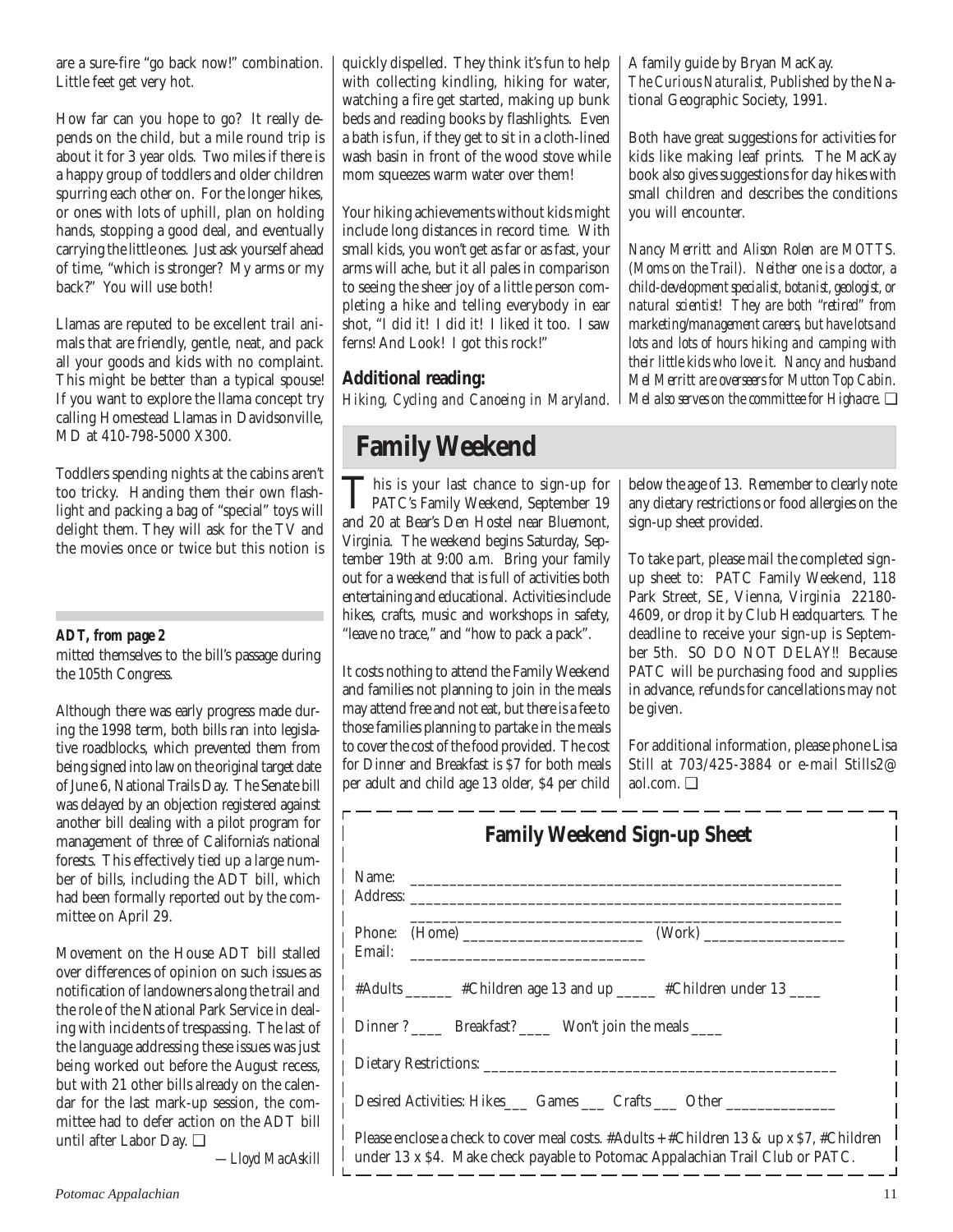## **Hunting Season Alert**

With the fall inevitably comes hunting<br>season. If you'll be hiking on land<br>select hunting is according to some that hunt where hunting is permitted, be sure that hunters know you're a human: wear bright colors or tie blaze orange fabric to your pack. Talk to your companions or whistle or hum if you're by yourself. Distinguish yourself from that hunter's dinner or trophy. See last fall's PA for more tips on making your presence known to hunters.

To help you plan your fall hiking, here are some details about hiking seasons in Virginia, West Virginia, and Maryland. Included are dates, in chronological order, of various hunting seasons. In some cases, dates vary by city or county, and national parks and forests and Wilderness Management Areas are sometimes excluded. Consult the relevant government agency for more information on the areas in which seasons apply.

*—Bianca Menendez*

Virginia: For more details, see the Virginia Department of Game and Fisheries online at http://www.dgif.state.va.us/index.cfm, or contact them at 4010 West Broad Street; Richmond, Virginia 23230, Phone: (804) 367-1000.

October 3-November 14 Deer, archery October 10-November 7 Bear, archery October 26-February 13 Grouse November 2-January 2 Bear, firearms<br>
November 2-January 30 **Bear** Fox, with dogs

November 2-14 **Deer**, muzzleloading gun November 9-January 30 Quail/Pheasant November 16-28 Deer, firearms & some days until Jan 2 November 30-January 2 Deer, archery

Fox, with dogs and gun November 2-January 30 Bobcat, firearms, archery, muzzleloaders, dogs, trapping

December 21-January 2 Deer, rifle or muzzleloading gun

Maryland: For more details, see the Maryland Department of Natural Resources online at http://www.dnr.state.md.us/huntersguide or contact them at 580 Taylor Avenue Tawes State Office Building; Annapolis, MD 21401.

September 15-October 15 October 11-15 Ducks October 16-18 Deer, muzzleloader October 20-November 28 Deer, archery October 31-November 28 Snow geese November 1-28 Ducks November 15 and Nov 29-Dec 13 Deer, firearms December 4-March 7 Snow geese December 15-19 Deer, archery December 15-January 20 Ducks January 5-31 **Deer**, archery

September 2-25 <br>September 15-October 15 <br>Deer, archery November 15-28 **Atlantic population Canada geese** Atlantic population Canada geese Dec. 15-February 14 **Atlantic population Canada geese** 

West Virginia: For more details, seethe West Virginia Division of Natural Resources online at http://wvweb.com/www/hunting/seasons.html or contact them at Capitol Complex Building 3; Charleston, WV 25305.

October 17-November 21 Bear, archery October 17-December 31 Deer, archery October 17-December 31 Wild Boar, archery October 17-February 27 Grouse October 24-November 14 Turkey November 5-7 Wild Boar, gun November 7-January 2 Pheasant November 7-January 30 Fox November 7-January 30 Bobcat November 7-February 27 Quail November 7-February 27 Rabbit November 7-February 27 **Hare**<br>December 7-31 **Hare** Bear, gun December 7-31 December 14-19 Deer, muzzleloading December 21-26 Turkey<br>December 28-30 Turkey Wild Boar, gun December 28-30

## **Looking Back**

### **20 Years Ago This Month...**

PATC had just published Carolyn and Jack Reeder's *Shenandoah Heritage: The People Before the Park.* "This tight little book describes the lifestyle of the people in the Virginia Blue Ridge in the 1920s and '30s." The book is in its fifth printing and is available from PATC for \$5.60 (members).

### **40 Years Ago This Month...**

Grant Conway first reported on the North Mountain Tragedy earlier that year in which Dr. Robert Grimsley was lost in a blizzard on a backpacking trip to Sugar Knob Shelter. Details about this tragedy appeared in the January 1998 PA.

### **60 Years Ago This Month...**

The Shelter Committee reported on the ongoing renovation of Kennedys Peak, Sugar Knob, and Wolf Gap Shelters. Difficulties with Kennedys Peak Shelter included a request to install bunks next to the stove in the seven foot eight inches square space and the inability to locate a rumored spring near the shelter.

## **Answer:**

Bear Spring Cabin, which Harrison Krider gave to the club in a partially built condition in 1939. All the other cabins were on federal or state lands and used by special arrangement.

### Patrons

Capital Hiking Club Center Hiking Club Potomac Backpackers Association Sierra Club, Washington Outings Program Wanderbirds Hiking Club

#### Corporate Supporters

Blue Ridge Mountain Sports Campmor Casual Adventures Duron Hewlett-Packard Hudson Trail Outfitters Outdoor Adventure REI The Outfitter at Harpers Ferry The Trail House Wilderness Voyagers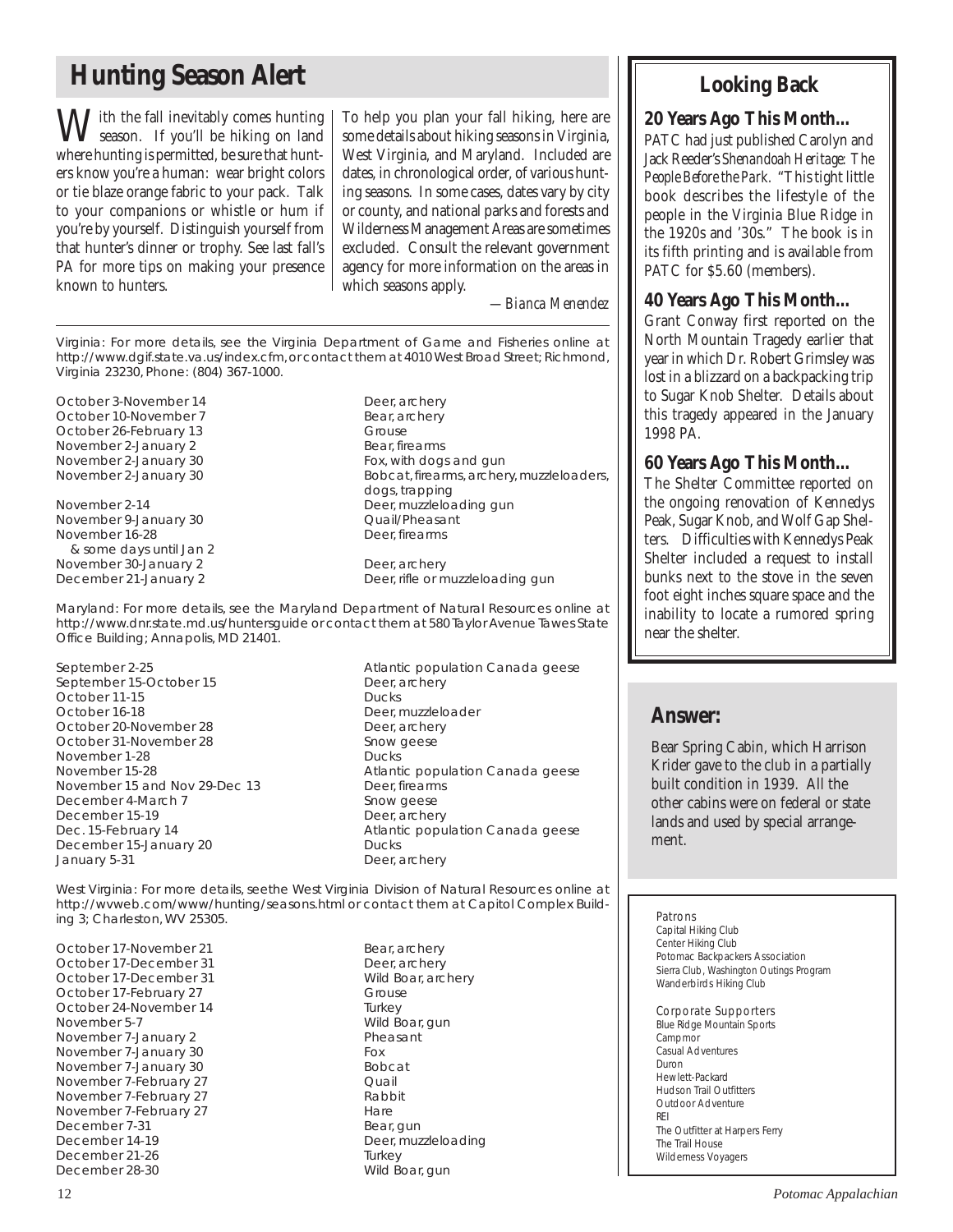## **PATC Annual Meeting**

You are cordially invited by council mem-bers and staff to attend PATC's Annual Meeting and Biennial Election.

| When:  | Friday, November 6, 1998.     |
|--------|-------------------------------|
| Where: | Elk's Lodge #2188             |
|        | 8421 Arlington Boulevard      |
|        | Fairfax, Virginia             |
| Time:  | 6:30 p.m. to 10:30 p.m.       |
| Cost:  | \$16.00 per person for dinner |

PATC is holding its Annual Dinner Meeting and Biennial Election of Officers. A Buffet dinner is provided and a cash bar for beer and wine will be available, but Club members may attend at no charge and elect officers without electing to eat.

Stop by the various committee displays showing what PATC has been up to this year, and help honor fellow members being bestowed with Achievement Awards for their volunteer efforts. For the evening's entertainment, you will be serenaded by the Opus String Quartet featuring local violinist and PATC member Laura Horstkamp of the George Mason University Symphony Orchestra.

Come meet and greet your fellow Club members. Help determine PATC's direction and future course as we select the last PATC council of the 20th century. Those who cannot attend the dinner should still come by at 8:30 p.m. for the meeting and elections. Please RSVP by October 31, 1998.

## **PATC ANNUAL MEETING REGISTRATION FORM**

| Name                                 |
|--------------------------------------|
| Number in party_                     |
| Address                              |
|                                      |
|                                      |
| Please enclose \$16.00 per adult for |
| dinner.                              |
| Mail to:                             |
| Potomac Appalachian Trail Club       |
| Attn: Annual Meeting Regina Garnett  |
| 118 Park Street SE                   |
| Vienna, Virginia 22180               |

**BECAUSE PATC PAYS FOR DINNERS IN ADVANCE, NO REFUNDS AFTER OCTOBER 31, 1998.**

## **PA Q&A**

Q: Last Wednesday, a pal and I did the<br>White Oak Canyon/Cedar Run<br>hitter from hike, up the former, down the latter, from the parking past Syria near the base of Old Rag. On the Skyline Drive, south of Mile Post 45, near the Hawksbill parking, we found memorial markers for three children with the family name of "Taylor." If I remember correctly, a couple of them were infants when they died, the eldest not more than four or five years old. They died in the 'thirties, about the time the SNP was being established. I surmise that someone recently placed these memorial markers and flowers on the site of an old family cemetery, one that was probably moved as work progressed on the Skyline Drive. Do you happen to know the story? This little memorial gesture we found to be somewhat moving and are curious to know what tale it may involve.

*—Bruce Strong*

A: See page 54 of Reeder and Reeder's *Shenandoah Secrets: The Story of the Park's Hidden Past* and page 22 of *Shenandoah Heritage: The People Before the Park.* These are the actual burial sites, and the "memorial markers" identify the location of the graves. The subsequent generations were not able to afford tombstones, thus the markers, which are easily procured from any funeral home. They get "mowed off" by Park power machines occasionally, or fallen trees, trucks, whatever, and they eventually get put back.

They come and go. The conifer trees behind the graves were planted by the family as a permanent memorial (though I haven't looked to see what sort or shape THEY are in following all the natural disasters in the area recently). The family, what's left, only a grandson and a granddaughter, I believe, live in Front Royal. The baby pictured probably died of one of those childhood diseases like diptheria, one of those dreaded then that we don't think twice about today. The grown daughter who died in a stove fire, mentioned in the text, died because someone (whether she was the one or not was never known) accidentally poured gasoline in a kerosene can, and she used it to start the stove fire.

The cemetery was there BEFORE the Drive was built. They were lucky—sometimes (like in Thornton Gap) they built the road right through the cemetery. There may be more burials located there, but the family member whom we contacted and still exchange Christmas cards with only knew for sure who the three marked there were. (She was moved off the mountain as a child and didn't know the entire family history.) Many years ago the nearby family garden gatepost was still standing and we took a picture of her next to it, something which she still cherishes today. The foundation of the barn is still in the area, not far from the Drive. Not much else remains, perhaps an occasional cultivated plant. Most have died out. (B. Taylor was a genius at horticulture, apparently.)

The Taylor family was mentioned in the Madison County paper regularly for garden or other social achievement, weather reporting, and other typical country news; Mr. Taylor was a sometime contributor. They were not poor, or uneducated, and were well respected as far away as Madison, Virginia. ❑ *—Jack Reeder*

## **Correction**

*West Virginia Hiking Trails* by Allen de Hart is published by Appalachian Mountain Club Books. If you'd like to order a copy from AMC, call 1-800-262-4455.

## **Obituary: Margaret Balcolm**

Margaret Balcolm passed away this spring in Colorado. She was struck by a motorist in Denver as she was walking to church. Margaret, a PATC member since 1943, was a native Washingtonian. She worked at the National Bureau of Standards in Optics on the chemical luminescence project, studying fireflies. She retired in her seventies to go to seminary and join the ministry.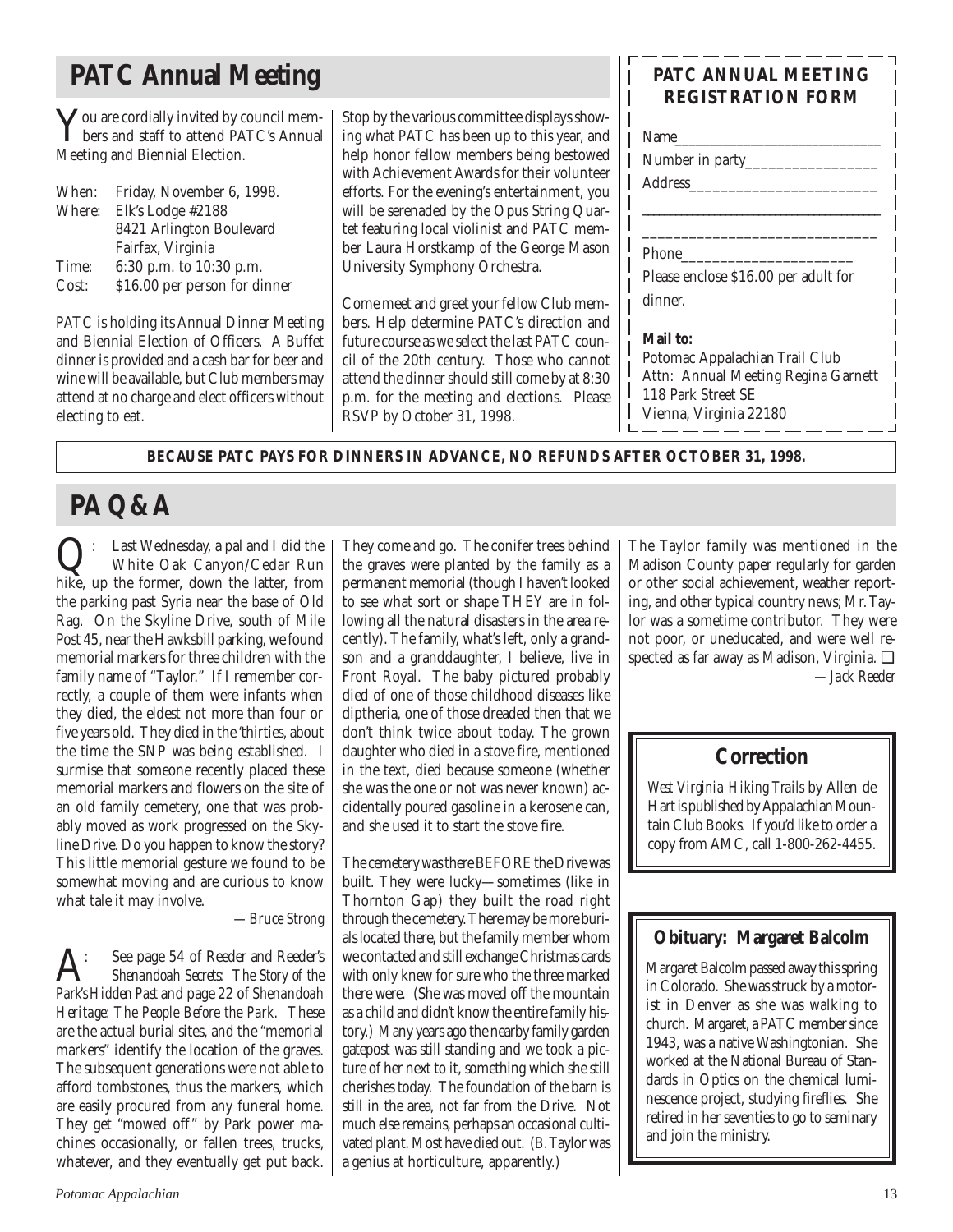## **Book Reviews**

Waterman, Laura and Guy. *Yankee Rock and Ice: A History of Climbing in the Northeastern United States.* Stackpole Books, 1993. 352p. illus. \$19.95.

Technical climbing was created in the Alps in the mid-19th century and remained there until the 20th century, except for the rare eccentric in this country. By the second decade of this century, small groups were beginning to climb on both coasts, and, in 75 years, rock climbing has become so widely popular that a spectator sport split off. *Yankee Rock and Ice* tells a part of the story of climbing as an American sport.

The account begins with the appearance of regular climbing in Appalachian Mountain Club (AMC) programs in 1926, and recounts the expansion of climbing activities by AMC

## **Trails Workshop**

There may still be space. Sign up today!<br>Space is limited to 25 participants.

Call George Walters at 410/426-2724 to reserve your spot. (Once we are filled up, a message will be left accordingly on the recorder.) Then mail the form below with your area of interest and fee by September 5<sup>th.</sup> You will then be sent a confirmation and further instructions. See you there!

| <b>REGISTRATION FORM</b><br><b>Annual North District</b><br><b>SNP Trails Workshop</b><br>September 12-13, 1998 |
|-----------------------------------------------------------------------------------------------------------------|
| Name: ____________<br>Number of Reservations: _______                                                           |
| Check Area of interest:<br>Sat.: □ Basics<br>□ Waterbars<br>$\Box$ Rockwork                                     |
| Sun.: □ Waterbars<br><b>Rockwork</b><br>□ Power Weeder (tentative)                                              |
| Please include \$16 per registrant,<br>checks payable to George Walters.                                        |
| Send to: George Walters, 5604 Pilgrim<br>Road, Baltimore, MD 21214                                              |

members and others in the Adirondacks, White Mountains and Shawangunks, decade by decade through 1989. Each of the twin sports, rock climbing and ice climbing, has its own history in these pages, though many of the same names appear in both accounts.

The history is detailed and personal, because the Watermans are long-time AMC members and knew or know personally most of the people whose doings are reported here. There are climbing areas almost everyone knows and climbers of great accomplishment who are scarcely remembered by today's young climbers (William Lowell Putnam, Hans Kraus, and John Turner, for example). And there are also names from PATC's Mountaineering section although the connection is not mentioned by the authors: Arnold Wexler for his Katahdin climbs, Herb and Jan Conn (the Watermans'

"Climbing Couple" of the 1935-1945 decade) and John Stannard (their "brainiest climber" of the l957-1966 decade).

John Stannard's clean climbing campaign in the 1967-1973 chapter is only one of the discussions of changes in climbing ethics, conduct and equipment that extend beyond the geographical boundaries drawn by the book's title.

*Yankee Rock and Ice* is well worth reading by anyone interested in outdoor recreation in America. Climbers will want their own copies for permanent reference. ❑

*—Paula M. Strain*

*Editor's Note: PATC's copy of this title has gone missing! Anyone with information as to its whereabouts, please contact Pat Fankhauser at HQ.*

## **Donations**

ur heartfelt THANK YOU to those members who have given additional donations with their dues renewal fee to the individual funds listed below. Our mission of protecting the Appalachian National Scenic Trail and side trails throughout Virginia, West Virginia, Maryland, and Pennsylvania, is assured through generous donations from you. It also helps greatly to insure that these protected trail lands can be enjoyed by future generations.

## **Donations received in June**

Funds: G - General; T - Trail Lands; S/C - Shelters, Cabins, Cabin Lands; HQ - Headquarters Capital Repair; E -Endowment

| Mrytle G. Brown                | S/C | Elaine and Robert King   |   |
|--------------------------------|-----|--------------------------|---|
| Richard W. Brown               | G   | Joseph J. Kolb           |   |
| Time Duffey and Robin Mitchell | Ε   | James and Marilyn Meek   | G |
| Alan S. Goldberg               |     | Charles R. Miller        |   |
| Lawrence S. Griffith           | S/C | Evelyn and Ivan Oelrich  |   |
| Ellen N. Holway                |     | Louise A. Robinson       |   |
| Forden M. Hughes               |     | John C. Rothberg         | G |
| Paul D. Katsanis               |     | William and Gloria Smith |   |
|                                |     |                          |   |

*–Pat Fankhauser, Membership Coordinator*

## **Volunteers - Appointed in July**

## **Trail Overseers**

| 11 AH VYUNUD        |                                                                 |
|---------------------|-----------------------------------------------------------------|
| Christiann Stapf    | Salamander Trail                                                |
| Mark Hineline       | Rocky Mount - Intersection of Gap Run [upper end]               |
|                     | to Summit of Rocky Mount                                        |
| Jeff Loomis         | Rocky Mount and Gap Run                                         |
| Kevin Hebbe         | Buck Ridge [W most] - Buck Hollow Trail to Hazel Mountain Trail |
| Robert Dern         | Rocky Mount - Summit of Rocky Mount to 2nd Junction of Gap      |
|                     | Run Trail Trayfoot Mountain -Summit of Trayfoot Mt. To 2nd      |
|                     | Summit (3121 elev.)                                             |
| Sarah Winn          | Appalachian - Crimora Lake Overlook to Turk Gap                 |
| Bud Winn            | Appalachian - Crimora Lake Overlook to Turk Gap                 |
| David Scull         | Cabin John - Seven Locks Road to River Road                     |
| Laura Grace Carmona | Byrds Nest 4 Access Trail                                       |
|                     |                                                                 |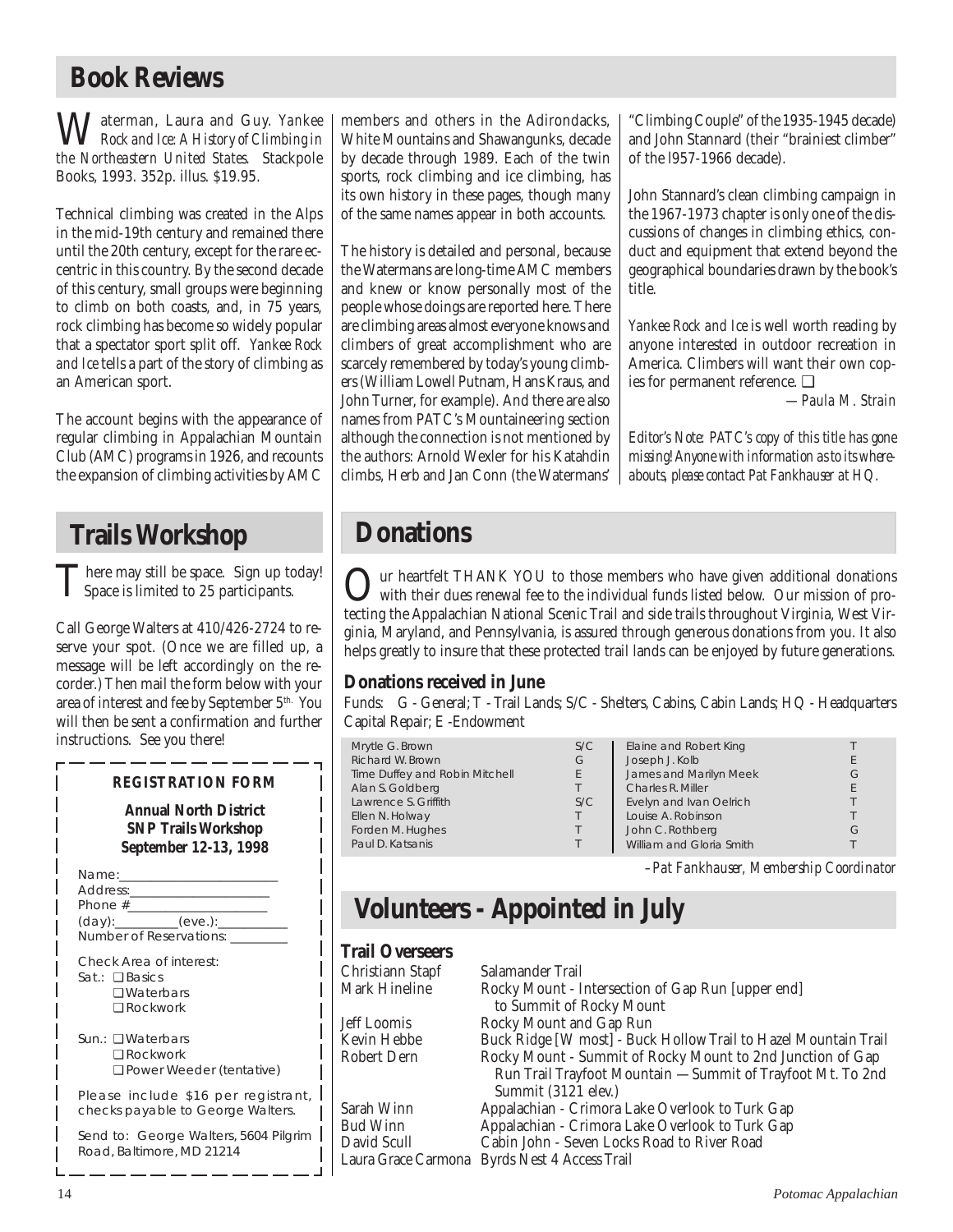## TRAILHEAD

Considering the winter's devastating ice<br>storms and the spring's early onslaught<br>of britan and nattles DATC mointained trails of briars and nettles, PATC-maintained trails are, by all reports, in great shape. Ridge-runners, long distance hikers, and our government partners are all congratulating the Club for a season of diligent attention to the trails we build and maintain.

Chris Brunton recently completed a 115-mile hike of the AT from North Adams in Massachusetts to Cornwall Bridge, Connecticut. During his trip he encountered many northbound through-hikers and, almost without exception, they heaped praise on the trail section from Rockfish Gap to Pine Grove Furnace. Chris reports that the consensus opinion among the trekkers he met was that the PATC did the best job of trail maintenance they'd seen so far. Kudos to all of the volunteers who've worked long and hard this season to keep our trails in a condition that they and the Club can be proud of.

Chris will be organizing a major rehab project on a section of the AT in his District this fall. PATC overseers will be joining the ATC Mid-Atlantic Crew to rebuild the treadway on Buzzard Hill and Tomblin Hill. Chris invites all interested Club members to lend a helping hand and possibly learn some new techniques from the Mid-Atlantic rock-masters. The work will take place from October 15 through October 19.

Lloyd MacAskill, Trails Manager of the Tuscarora-Blue North District, reports that history was made on Shockey's Knob in July. Chris Firme led the first scheduled PATC hike over the entire relocation from the Upper Campground at Sleepy Creek Lake to the Siler Country Store, a distance of about 15 miles. The new route completely avoids paved roads and passes within site of just a few buildings. The relocation will still require considerable work. Only the first five miles of the hike were on PATC-maintained treadway. Eventually, the relocation will travel up the eastern slope of Shockey's Knob and will replace the old jeep road that hikers now use. This section of the Tuscarora Trail is, interestingly, very close to the original AT route proposed by Benton MacKaye in 1921 (before the creation of Shenandoah National Park).

The Cadillac Crew, master builders of the Shockey's Knob relo, visited the trails around the Morris and Muttontop Cabins in July. They cleared the Cliff Trail and the Devil's Graveyard Trail from brush and weeds that had made both trails virtually impassable.

As the Club builds and acquires new trails, and as experienced overseers retire for one reason or another, new overseers are required. Most regular readers of the *Potomac Appalachian* know that the last page of the newsletter is routinely devoted to advertising trails that need help. What the casual reader may not notice is that some of these trails stay advertised for many months, or that there are often over 20 trails in need of overseers. A hot topic of campfire conversation among trail maintainers is why, with a membership roster as considerable as that of the PATC, do many of the jobs that are vital to our central purpose go unfilled.

One theory is that many members are simply unaware of the opportunity to help out. They may also be a little intimidated by a job that sounds physically demanding and time-consuming. Perhaps they're concerned that their lack of expertise in trail-related matters would be an impediment. Suffice it to say that PATC District Managers are more than willing to allay any or all of these concerns.

The average PATC overseer is responsible for about 1 to 2 miles of trail. The basic responsibilities of an overseer are: 1) clipping and weeding, 2) treadway maintenance, and 3) blazing, as needed. In addition to summer underbrush, the overseer is usually expected to clear the trails of any small trees or limbs that have blocked the path. Treadway maintenance usually involves installing and maintaining erosion control devices (waterbars and

checkdams). A typical year for a PATC overseer begins in late winter with an inspection hike, which gives the maintainer a chance to check up on any winter damage and to clear any small trees that have fallen. In early spring, the overseer returns with a pick and fire rake, to clear the accumulated silt from the upper side of waterbars. By late spring, an average trail will need an initial weeding and the conscientious overseer will clip woody vegetation back that might be protruding into the path. Depending on the trail, the overseer will probably return another time or two to cut back undergrowth during the summer months. Fall is a good time for a second waterbar trip and the cool weather is usually perfect for blazing touch-ups.

Many trails are shared projects. Some trails are overseen by husband/wife teams or by entire families. Other trails are maintained by two or more "co-overseers". Most District Managers actively recruit co-overseers, especially for long or demanding trail sections. Signing up as a co-overseer is a reasonable solution for those members who'd like to help out but don't have enough spare time to take on an entire trail section.

Overseers can count on considerable support from the Club. In addition to the various perks that overseers receive (enumerated in the last Trailhead), the Club sponsors workshops (including the excellent Overseer Workshop this month, organized by George Walters) and provides a detailed Overseer Handbook. District Managers and the Club's trail crews are available to help with any big jobs, such as rehabilitation projects and removal of large blowdowns.

Overseeing a trail provides many rewards. The only real requirement is a sense of commitment and pride in a section of our Club's trail system. The PATC District Managers encourage all Club members who haven't had this opportunity yet, to check out the "Help Wanted" page in this newsletter and give them a call. If you don't see the particular trail (or area) that you're interested in, call anyway. The list is very dynamic and might not include every available section. A more complete list of District Managers is available from headquarters or on the PATC website. ❑ *—Kerry Snow*